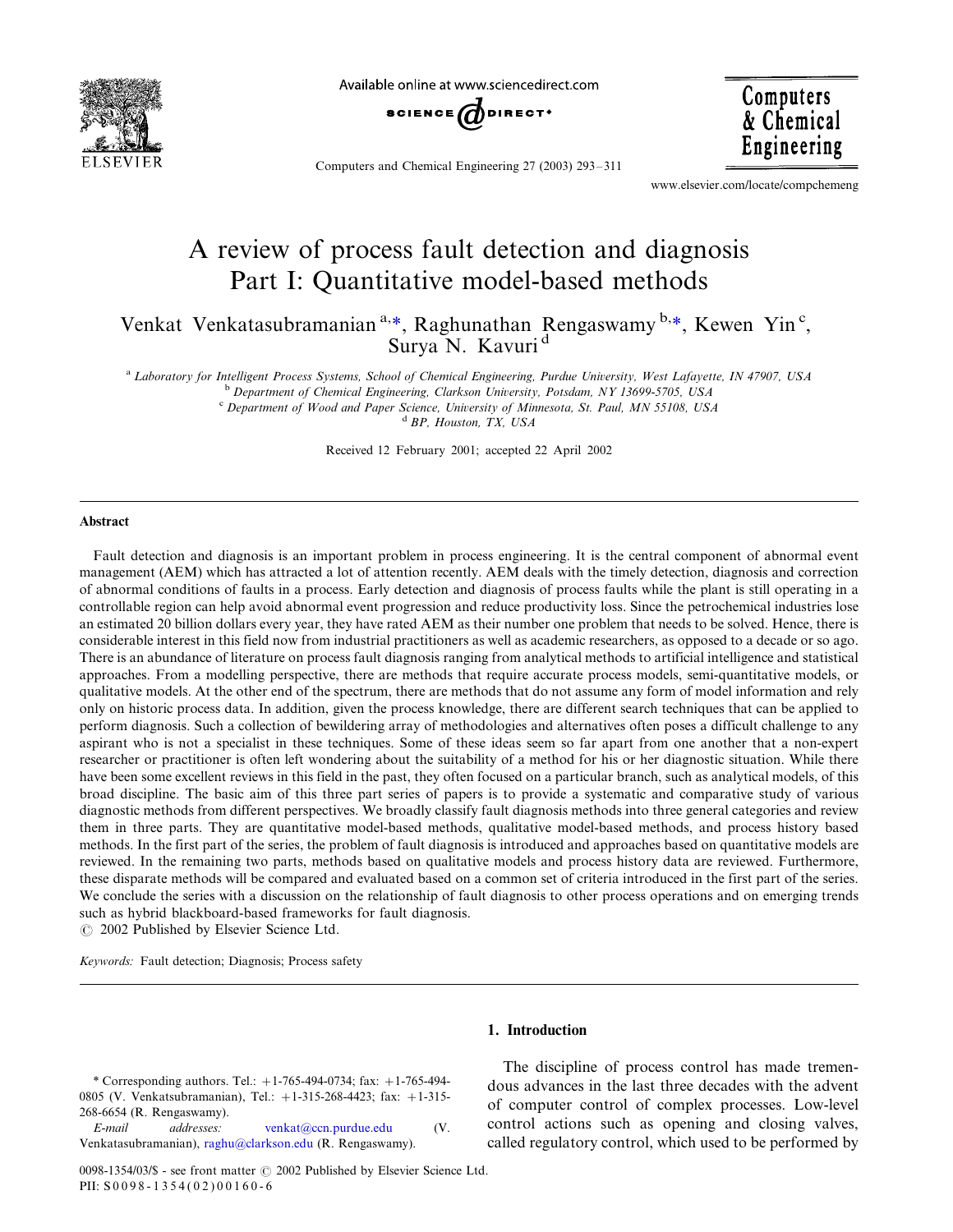human operators are now routinely performed in an automated manner with the aid of computers with considerable success. With progress in distributed control and model predictive control systems, the benefits to various industrial segments such as chemical, petrochemical, cement, steel, power and desalination industries have been enormous. However, a very important control task in managing process plants still remains largely a manual activity, performed by human operators. This is the task of responding to abnormal events in a process. This involves the timely detection of an abnormal event, diagnosing its causal origins and then taking appropriate supervisory control decisions and actions to bring the process back to a normal, safe, operating state. This entire activity has come to be called Abnormal Event Management (AEM), a key component of supervisory control.

However, this complete reliance on human operators to cope with such abnormal events and emergencies has become increasingly difficult due to several factors. It is difficult due to the broad scope of the diagnostic activity that encompasses a variety of malfunctions such as process unit failures, process unit degradation, parameter drifts and so on. It is further complicated by the size and complexity of modern process plants. For example, in a large process plant there may be as many as 1500 process variables observed every few seconds (Bailey, 1984) leading to information overload. In addition, often the emphasis is on quick diagnosis which poses certain constraints and demands on the diagnostic activity. Furthermore, the task of fault diagnosis is made difficult by the fact that the process measurements may often be insufficient, incomplete and/or unreliable due to a variety of causes such as sensor biases or failures.

Given such difficult conditions, it should come as no surprise that human operators tend to make erroneous decisions and take actions which make matters even worse, as reported in the literature. Industrial statistics show that about 70% of the industrial accidents are caused by human errors. These abnormal events have significant economic, safety and environmental impact. Despite advances in computer-based control of chemical plants, the fact that two of the worst ever chemical plant accidents, namely Union Carbide's Bhopal, India, accident and Occidental Petroleum's Piper Alpha accident (Lees, 1996), happened in recent times is a troubling development. Another major recent incident is the explosion at the Kuwait Petrochemical's Mina Al-Ahmedi refinery in June of 2000, which resulted in about 100 million dollars in damages.

Further, industrial statistics have shown that even though major catastrophes and disasters from chemical plant failures may be infrequent, minor accidents are very common, occurring on a day to day basis, resulting in many occupational injuries, illnesses, and costing the

society billions of dollars every year (Bureau of Labor Statistics, 1998; McGraw-Hill Economics, 1985; National Safety Council, 1999). It is estimated that the petrochemical industry alone in the US incurs approximately 20 billion dollars in annual losses due to poor AEM (Nimmo, 1995). The cost is much more when one includes similar situations in other industries such as pharmaceutical, specialty chemicals, power and so on. Similar accidents cost the British economy up to 27 billion dollars every year (Laser, 2000).

Thus, here is the next grand challenge for control engineers. In the past, the control community showed how regulatory control could be automated using computers and thereby removing it from the hands of human operators. This has led to great progress in product quality and consistency, process safety and process efficiency. The current challenge is the automation of AEM using intelligent control systems, thereby providing human operators the assistance in this most pressing area of need. People in the process industries view this as the next major milestone in control systems research and application.

The automation of process fault detection and diagnosis forms the first step in AEM. Due to the broad scope of the process fault diagnosis problem and the difficulties in its real time solution, various computeraided approaches have been developed over the years. They cover a wide variety of techniques such as the early attempts using fault trees and digraphs, analytical approaches, and knowledge-based systems and neural networks in more recent studies. From a modelling perspective, there are methods that require accurate process models, semi-quantitative models, or qualitative model. At the other end of the spectrum, there are methods that do not assume any form of model information and rely only on process history information. In addition, given the process knowledge, there are different search techniques that can be applied to perform diagnosis. Such a collection of bewildering array of methodologies and alternatives often pose a difficult challenge to any aspirant who is not a specialist in these techniques. Some of these ideas seem so far apart from one another that a non-expert researcher or practitioner is often left wondering about the suitability of a method for his or her diagnostic situation. While there have been some excellent reviews in this filed in the past, they often focused on a particular branch, such as analytical models, of this broad discipline.

The basic aim of this three part series of papers is to provide a systematic and comparative study of various diagnostic methods from different perspectives. We broadly classify fault diagnosis methods into three general categories and review them in three parts. They are quantitative model based methods, qualitative model based methods, and process history based methods. We review these different approaches and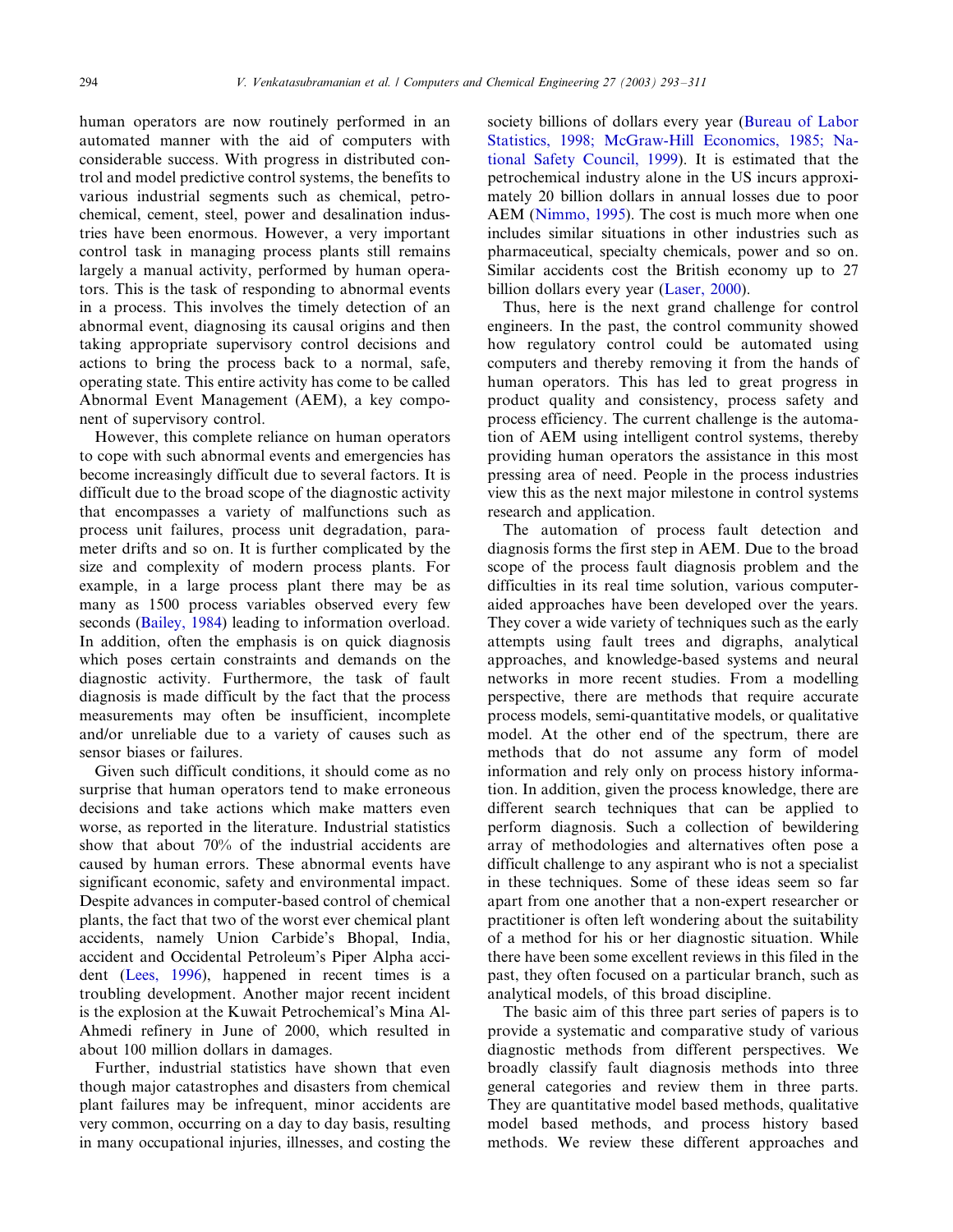attempt to present a perspective showing how these different methods relate to and differ from each other. While discussing these various methods we will also try to point out important assumptions, drawbacks as well as advantages that are not stated explicitly and are difficult to gather. Due to the broad nature of this exercise it is not possible to discuss every method in all its detail. Hence the intent is to provide the reader with the general concepts and lead him or her on to literature that will be a good entry point into this field.

In the first part of the series, the problem of fault diagnosis is introduced and fault diagnosis approaches based on quantitative models are reviewed. In the following two parts, fault diagnostic methods based on qualitative models and process history data are reviewed. Further, these disparate methods will be compared and evaluated based on a common set of desirable characteristics for fault diagnostic classifiers introduced in this paper. The relation of fault diagnosis to other process operations and a discussion on future directions are presented in Part III.

By way of introduction, we first address the definitions and nomenclature used in the area of process fault diagnosis. The term *fault* is generally defined as a departure from an acceptable range of an observed variable or a calculated parameter associated with a process (Himmelblau, 1978). This defines a fault as a process abnormality or symptom, such as high temperature in a reactor or low product quality and so on. The underling cause(s) of this abnormality, such as a failed coolant pump or a controller, is(are) called the basic event(s) or the root cause(s). The basic event is also referred to as a *malfunction* or a *failure*. Since one can view the task of diagnosis as a classification problem, the diagnostic system is also referred to as a diagnostic classifier. Fig. 1 depicts the components of a general fault diagnosis framework. The figure shows a controlled process system and indicates the different sources of failures in it. In general, one has to deal with three classes of failures or malfunctions as described below:



#### 1.1. Gross parameter changes in a model

In any modelling, there are processes occurring below the selected level of detail of the model. These processes which are not modelled are typically lumped as parameters and these include interactions across the system boundary. Parameter failures arise when there is a disturbance entering the process from the environment through one or more exogenous (independent) variables. An example of such a malfunction is a change in the concentration of the reactant from its normal or steady state value in a reactor feed. Here, the concentration is an exogenous variable, a variable whose dynamics is not provided with that of the process. Another example is the change in the heat transfer coefficient due to fouling in a heat exchanger.

# 1.2. Structural changes

Structural changes refer to changes in the process itself. They occur due to hard failures in equipment. Structural malfunctions result in a change in the information flow between various variables. To handle such a failure in a diagnostic system would require the removal of the appropriate model equations and restructuring the other equations in order to describe the current situation of the process. An example of a structural failure would be failure of a controller. Other examples include a stuck valve, a broken or leaking pipe and so on.

#### 1.3. Malfunctioning sensors and actuators

Gross errors usually occur with actuators and sensors. These could be due to a fixed failure, a constant bias (positive or negative) or an out-of range failure. Some of the instruments provide feedback signals which are essential for the control of the plant. A failure in one of the instruments could cause the plant state variables to deviate beyond acceptable limits unless the failure is detected promptly and corrective actions are accomplished in time. It is the purpose of diagnosis to quickly detect any instrument fault which could seriously degrade the performance of the control system.

Outside the scope of fault diagnosis are unstructured uncertainties, process noise and measurement noise. Unstructured uncertainties are mainly faults that are not modelled a priori. Process noise refers to the mismatch between the actual process and the predictions from model equations, whereas, measurement noise refers to high frequency additive component in the sensor measurements.

In this series of review papers, we will provide a review of the various techniques that have been proposed to solve the problem of fault detection and Fig. 1. A general diagnostic framework. diagnosis. We classify the techniques as quantitative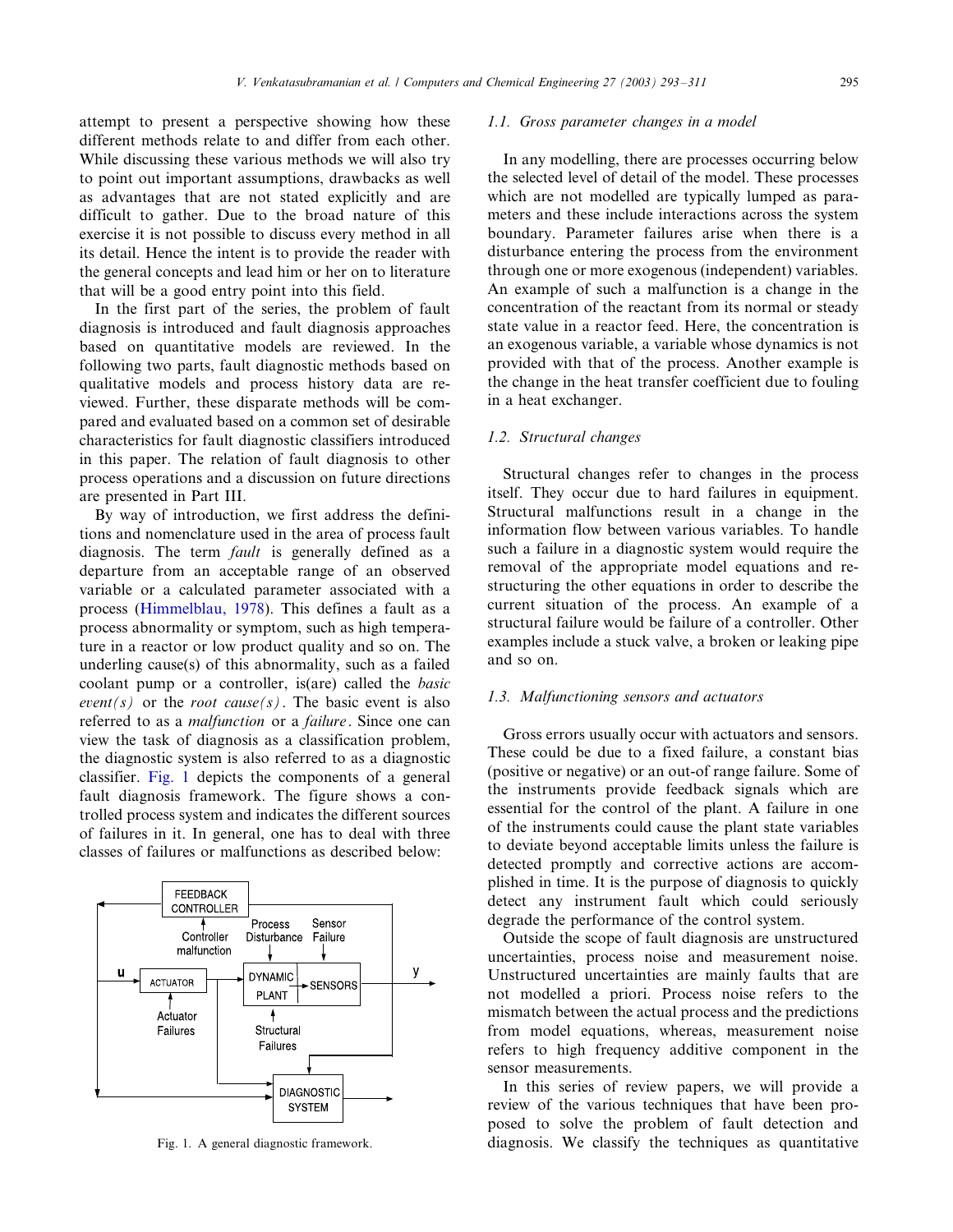model based, qualitative model based and process history based approaches. Under the quantitative model based approaches, we will review techniques that use analytical redundancy to generate residuals that can be used for isolating process failures. We will discuss residual generation through diagnostic observers, parity relations, Kalman filters and so on. Under the qualitative model based approaches, we review the signed directed graph (SDG), Fault Trees, Qualitative Simulation (QSIM), and Qualitative Process Theory (QPT) approaches to fault diagnosis. Further, we also classify diagnostic search strategies as being topographic or symptomatic searches. Under process history based approaches we will discuss both qualitative approaches such as expert systems and qualitative trend analysis (QTA) techniques and quantitative approaches such as neural networks, PCA and statistical classifiers.

We believe that there have been very few articles that comprehensively review the field of fault diagnosis considering all the different types of techniques that have been discussed in this series of review papers. Most of the review papers such as the one by Frank, Ding, and Marcu (2000) seem to focus predominantly on model based approaches. For example, in the review by Frank et al., a detailed description of various types of analytical model based approaches is presented. The robustness issues in fault detection, optimized generation of residuals and generation of residuals for nonlinear systems are some of the issues that have been addressed in a comprehensive manner. There are a number of other review articles that fall under the same category. A brief review article that is more representative of all the available fault diagnostic techniques has been presented by Kramer and Mah (1993). This review deals with data validation, rectification and fault diagnosis issues. The fault diagnosis problem is viewed as consisting of feature extraction and classification stages. This view of fault diagnosis has been generalized in our review as the transformations that measurements go through before a final diagnostic decision is attained. The classification stage is examined by Kramer and Mah as falling under three main categories. (i) pattern recognition, (ii) model-based reasoning and (iii) model-matching. Under pattern recognition, most of the process history based methods are discussed; under model-based reasoning most of the qualitative model based techniques are discussed; and symptomatic search techniques using different model forms are discussed under model matching techniques.

Closely associated with the area of fault detection and diagnosis is the research area of gross error detection in sensor data and the subsequent validation. Gross error detection or sensor validation refers to the identification of faulty or failed sensors in the process. Data reconciliation or rectification is the task of providing estimates for the true values of sensor readings. There has been

considerable work done in this area and there have also been review papers and books written on this area. Hence, we do not provide a review of this field in this series of papers. However, as mentioned before, fault diagnosis includes sensor failures also in its scope and hence data validation and rectification is a specific case of a more general fault diagnosis problem (Kramer & Mah, 1993).

The rest of this first part of the review is organized as follows. In the next section, we propose a list of ten desirable characteristics that one would like a diagnostic system to possess. This list would help us assess the various approaches against a common set of criteria. In Section 3, we discuss the transformations of data that take place during the process of diagnostic decisionmaking. This discussion lays down the framework for analyzing the various diagnostic approaches in terms of their knowledge and search components. In Section 4, a classification of fault diagnosis methods is provided. In Section 5, diagnosis methods based on quantitative models are discussed in detail.

#### 2. Desirable characteristics of a fault diagnostic system

In the last section, the general problem of fault diagnosis was presented. In order to compare various diagnostic approaches, it is useful to identify a set of desirable characteristics that a diagnostic system should possess. Then the different approaches may be evaluated against such a common set of requirements or standards. Though these characteristics will not usually be met by any single diagnostic method, they are useful to benchmark various methods in terms of the a priori information that needs to be provided, reliability of solution, generality and efficiency in computation etc. In this context, one needs to understand the important concepts, completeness and resolution, before proceeding to the characteristics of a good diagnostic classifier. Whenever an abnormality occurs in a process, a general diagnostic classifier would come up with a set of hypotheses or faults that explains the abnormality. Completeness of a diagnostic classifier would require the actual fault(s) to be a subset of the proposed fault set. Resolution of a diagnostic classifier would require the fault set to be as minimal as possible. Thus, there is a trade-off between completeness and resolution. The trade-off is in the accuracy of predictions. These two concepts would recur whenever different classifier designs are compared. The following presents a set of desirable characteristics one would like the diagnostic system to possess.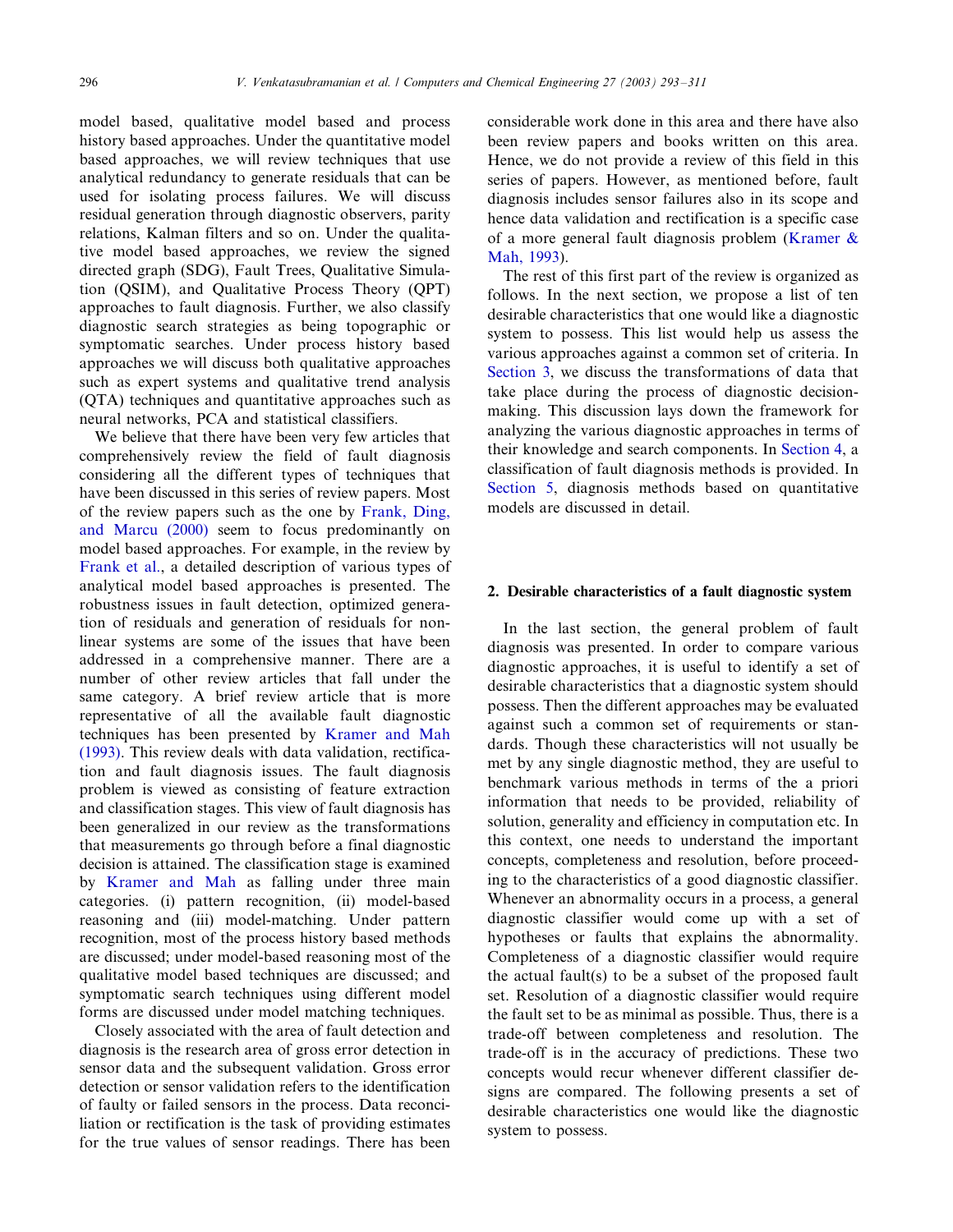### 2.1. Quick detection and diagnosis

The diagnostic system should respond quickly in detecting and diagnosing process malfunctions. However, quick response to failure diagnosis and tolerable performance during normal operation are two conflicting goals (Willsky, 1976). A system that is designed to detect a failure (particularly abrupt changes) quickly will be sensitive to high frequency influences. This makes the system sensitive to noise and can lead to frequent false alarms during normal operation, which can be disruptive. This is analogous to the trade-off between robustness and performance noticed in the control literature.

# 2.2. Isolability

Isolability is the ability of the diagnostic system to distinguish between different failures. Under ideal conditions free of noise and modelling uncertainties, this amounts to saying that the diagnostic classifier should be able to generate output that is orthogonal to faults that have not occurred. Of course the ability to design isolable classifiers depends to a great extent on the process characteristics. There is also a trade-off between isolability and the rejection of modelling uncertainties. Most of the classifiers work with various forms of redundant information and hence there is only a limited degree of freedom for classifier design. Due to this, a classifier with high degree of isolability would usually do a poor job in rejecting modelling uncertainties and vice versa.

# 2.3. Robustness

One would like the diagnostic system to be robust to various noise and uncertainties. One would like its performance to degrade gracefully instead of failing totally and abruptly. Robustness precludes deterministic isolability tests where the thresholds are placed close to zero. In the presence of noise, these thresholds may have to be chosen conservatively. Thus, as noted earlier, robustness needs are to be balanced with those of performance.

## 2.4. Novelty identifiability

One of the minimal requirements of a diagnostic system is to be able to decide, given current process conditions, whether the process is functioning normally or abnormally, and if abnormal, whether the cause is a known malfunction or an unknown, novel, malfunction. This criterion is known as novelty identifiability. In general, sufficient data may be available to model the normal behavior of the process. However, one typically does not have such historic process data available for modelling the abnormal regions satisfactorily (of course,

if one has access to a good dynamic model of the process, then generating such data is much easier). Only a few data patterns may be available covering portions of the abnormal region. Thus, it is possible that much of the abnormal operations region may not have been modelled adequately. This will pose serious challenges in achieving novelty identifiability. Even under these difficult conditions, one would like the diagnostic system to be able to recognize the occurrence of novel faults and not misclassify them as one of the other known malfunctions or as normal operation.

# 2.5. Classification error estimate

An important practical requirement for a diagnostic system is in building the user's confidence on its reliability. This could be greatly facilitated if the diagnostic system could provide a priori estimate on classification error that can occur. Such error measures would be useful to project confidence levels on the diagnostic decisions by the system giving the user a better feel for the reliability of the recommendations by the system.

# 2.6. Adaptability

Processes in general change and evolve due to changes in external inputs or structural changes due to retrofitting and so on. Process operating conditions can change not only due to disturbances but also due to changing environmental conditions such as changes in production quantities with changing demands, changes in the quality of raw material etc. Thus the diagnostic system should be adaptable to changes. It should be possible to gradually develop the scope of the system as new cases and problems emerge, as more information becomes available.

## 2.7. Explanation facility

Besides the ability to identify the source of malfunction, a diagnostic system should also provide explanations on how the fault originated and propagated to the current situation. This is a very important factor in designing on-line decision support systems. This requires the ability to reason about cause and effect relationships in a process. A diagnostic system has to justify its recommendations so that the operator can accordingly evaluate and act using his/her experience. One would like the diagnostic system to not only justify why certain hypotheses were proposed but also explain why certain other hypotheses were not proposed.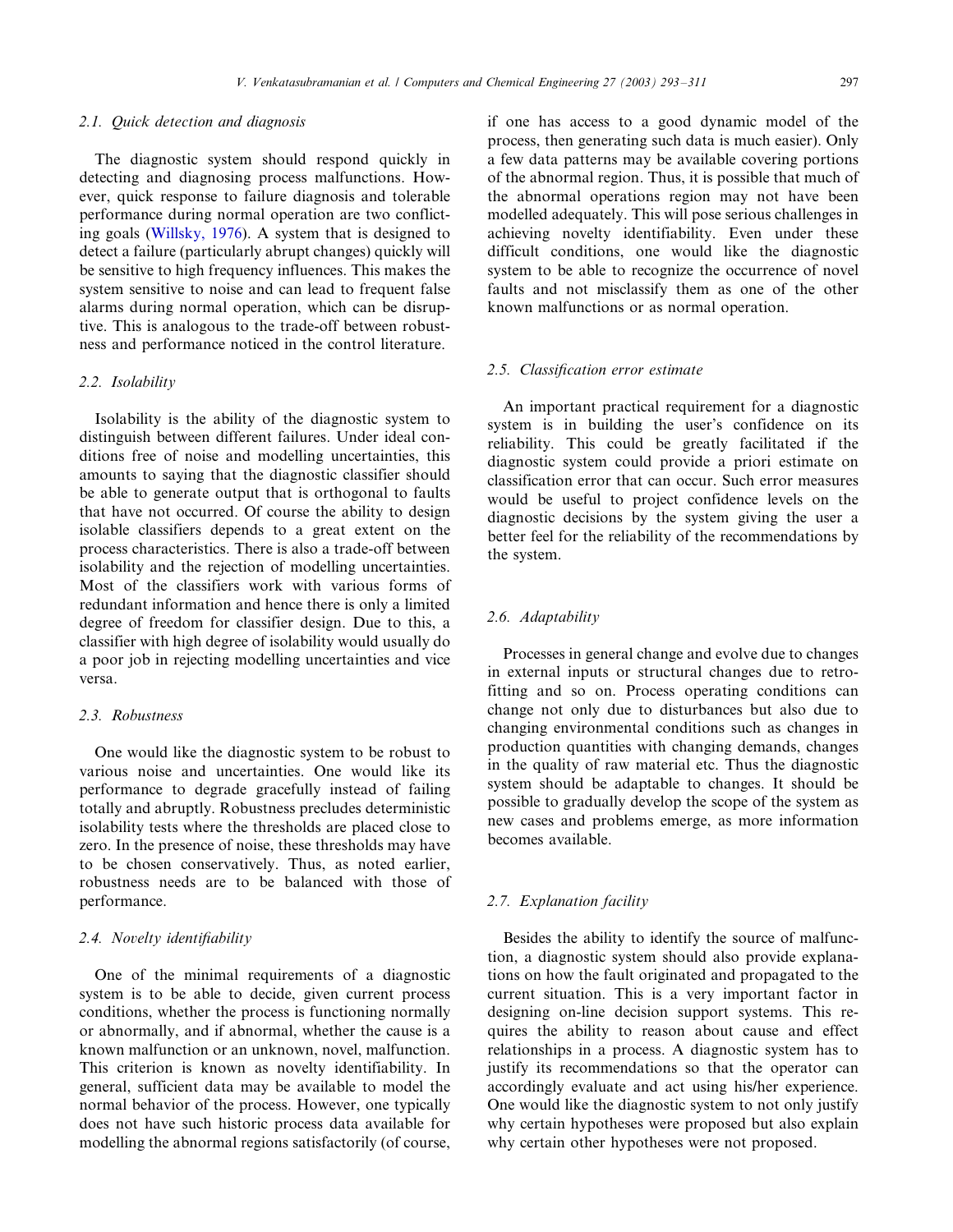#### 2.8. Modelling requirements

The amount of modelling required for the development of a diagnostic classifier is an important issue. For fast and easy deployment of real-time diagnostic classifiers, the modelling effort should be as minimal as possible.

#### 2.9. Storage and computational requirements

Usually, quick real-time solutions would require algorithms and implementations which are computationally less complex, but might entail high storage requirements. One would prefer a diagnostic system that is able to achieve a reasonable balance on these two competing requirements.

# 2.10. Multiple fault identifiability

The ability to identify multiple faults is an important but a difficult requirement. It is a difficult problem due to the interacting nature of most faults. In a general nonlinear system, the interactions would usually be synergistic and hence a diagnostic system may not be able to use the individual fault patterns to model the combined effect of the faults. On the other hand, enumerating and designing separately for various multiple fault combinations would become combinatorially prohibitive for large processes.

# 3. Transformations of measurements in a diagnostic system

To attempt a comparative study of various diagnostic methods it is helpful to view them from different perspectives. In this sense, it is important to identify the various transformations that process measurements go through before the final diagnostic decision is made. Two important components in the transformations are the a priori process knowledge and the search technique used. Hence, one can discuss diagnostic methods from these two perspectives. Also, one can view diagnostic methods based on different solution philosophies like knowledge-based systems, pattern recognition, and analytical model-based methods. These methods have distinct diagnostic architectures and utilize different combinations of a priori knowledge and search techniques. Though these are fundamentally different viewpoints, it is hard to draw clear demarcation between these viewpoints and hence a certain amount of overlap is unavoidable.

In general, one can view the diagnostic decisionmaking process as a series of transformations or mappings on process measurements. Fig. 2 shows the various transformations that process data go through



Fig. 2. Transformations in a diagnostic system.

during diagnosis. The measurement space is a space of measurements  $x_1, x_2,...,x_N$  with no a priori problem knowledge relating these measurements. These are the input to the diagnostic system. The feature space is a space of points  $y = (y_1,...,y_i)$  where  $y_i$  is the i<sup>th</sup> feature obtained as a function of the measurements by utilizing a priori problem knowledge. Here, the measurements are analyzed and combined with the aid of a priori process knowledge to extract useful features about the process behavior to aid diagnosis. The mapping from the feature space to decision space is usually designated to meet some objective function (such as minimizing the misclassification). This transformation is achieved by either using a discriminant function or in some cases using simple threshold functions. The decision space is a space of points  $d=[d_1,...,d_K]$ , where K is the number of decision variables, obtained by suitable transformations of the feature space. The class space is a set of integers  $c=[c_1, ..., c_M]$ , where M is the number of failure classes, indexing the failure classes indicating categorically to which failure class (or classes) including normal region a given measurement pattern belongs. The class space is thus the final interpretation of the diagnostic system delivered to the user. The transformations from decision space to class space is again performed using either threshold functions, template matching or symbolic reasoning as the case may be.

There are two ways of developing the feature space from the measurement space, namely, feature selection and feature extraction. In feature selection, one simply selects a few important measurements of the original measurement space. Feature extraction is a procedure that facilitates, through the use of prior knowledge of the problem, a transformation of the measurement space into a space of fewer dimensions. For example, if a relationship is known to exist between the samples of one measurement and the samples of another measurement, feature extraction is concerned with identifying this relationship. Once this relationship is identified, rather than having two sets of parameters characterizing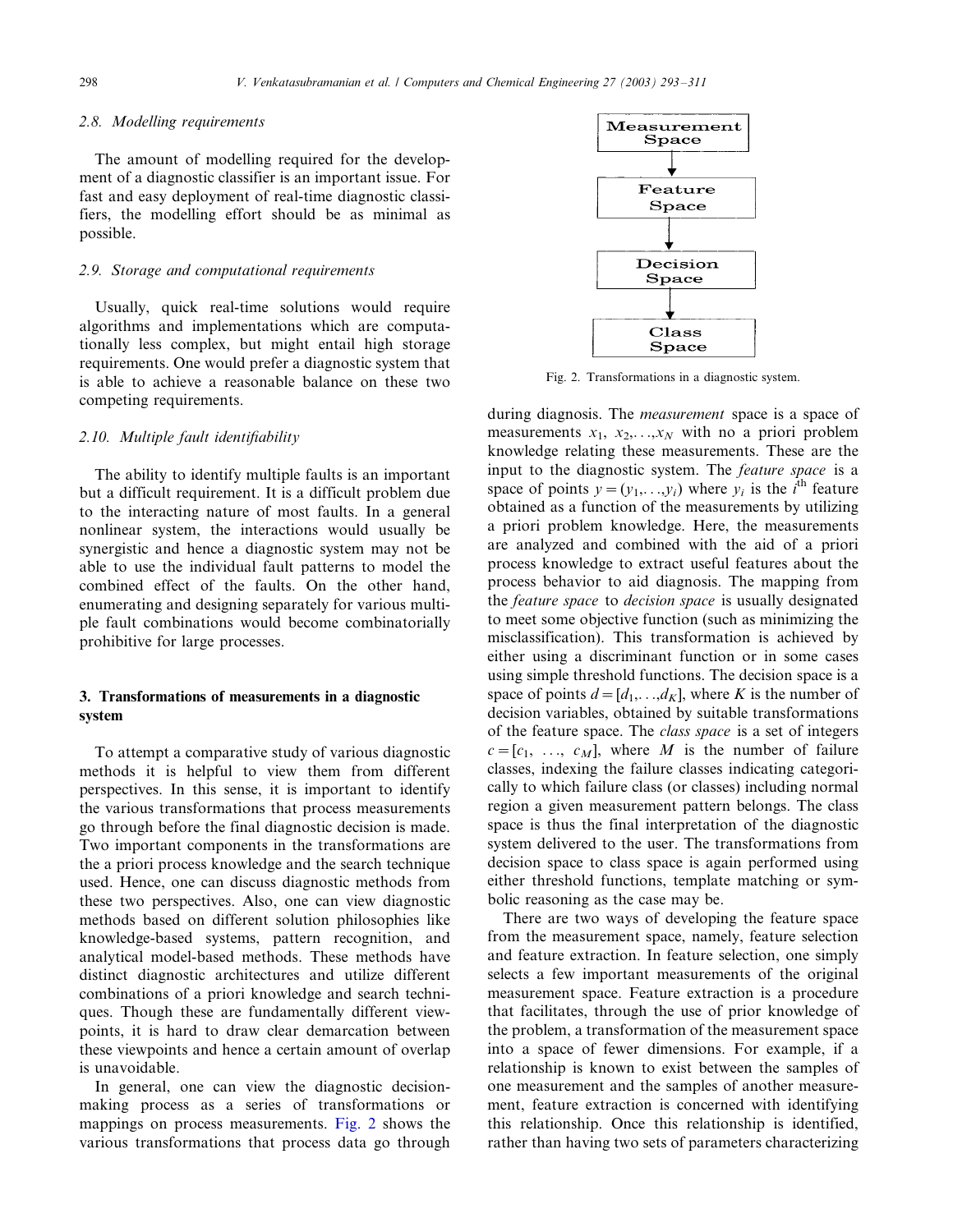the two dimensions, it may be possible to represent them with a single set of parameters.

To explain these transformations more clearly, let us consider a simple example. Let there be four sensors  $x_1$ ,  $x_2$ ,  $x_3$ ,  $x_4$  and let there be two fault classes  $c_1$  and  $c_2$  that need to be distinguished. Let us suppose further that fault 1 affects sensors 1 and 2 and fault 2 affects sensors 2 and 3. Let us also suppose  $x_{1ss}$ ,  $x_{2ss}$ ,  $x_{3ss}$ ,  $x_{4ss}$  are the steady-state values of these sensors. In this case, one simple transformation to form a feature space would be to drop sensor measurement  $x_4$ . Hence the feature space would be  $[y_1 \quad y_2 \quad y_3] = [x_1 \quad x_2 \quad x_3]$ . Now, there are different ways in which one can transform this feature space to a decision space. One transformation could be a simple threshold function to form the decision space  $[d_1 \quad d_2 \quad d_3]$ . The threshold function would be: If ABS  $(y_i-x_{iss})$  > T then  $d_i = 1$  else  $d_i = 0$ . The final transformation would be from the decision space to class space  $[c_1 \ c_2]$  and it can be performed by symbolic logic. For example, "IF  $(d_1 \text{ AND } d_2)$  Then  $c_1$  and IF  $(d_2 \text{ AND } d_3)$ Then  $c_2$ " would be a valid logic for this transformation.

To provide another example, consider the Bayes classifier. The Bayes classifier for a two class problem, assuming Gaussian density function for the classes, is developed as follows (Fukunaga, 1972): measurements  $x$ are first transformed using a priori model information into features y. These features are then transformed into the decision space—which is a set of real numbers indexed by fault classes. The real number corresponding to fault class i is the distance  $d_i$  of feature y from the mean  $m_i$  of class i scaled by the covariance  $\Sigma_i$  of class i. For a two class problem, we have:

$$
d_1 = (y - m_1)^T \sum_1^{-1} (y - m_1)
$$
  

$$
d_2 = (y - m_2)^T \sum_2^{-1} (y - m_2)
$$

where  $[d_1, d_2]$  spans the decision space as x spans the measurement space. A discriminant function  $h$  maps the decision space to class space (with a priori probabilities for the classes being the same).

$$
h = d_1 - d_2
$$

 $h < \delta, x$  belongs to class I

$$
h > \delta
$$
, x belongs to class II

$$
\delta = \log \left( \frac{\sum_{2}}{\sum_{i}} \right)
$$
 where  $\delta$  is the threshold of the classifier.

In a neural network based classifier, input nodes represent the measurement space. Hidden nodes correspond to the feature space. Output nodes map the feature space to the decision space. An interpretation of the outputs gives the mapping to class space. In

analytical model approaches (Gertler, 1991; Frank, 1990), the residuals from different models define the feature space. From these, one may compute the likelihood of occurrence of various fault classes, which in turn can be used to specify which fault classes are actually present.

In most cases, the decision space and class space have the same dimension. Still, it would be preferable to maintain separate decision and class spaces because in some cases one might not be able to force the diagnostic classifier to come up with crisp solutions. Consider neural networks as a diagnostic classifier as an example. The output nodes represent the decision space. One would still need a crisp solution based on some kind of threshold function for the final interpretation to the user.

The basic assumption in transforming the measurement space to feature space is that the features cluster better in the feature space than the measurements do in the measurement space, thus facilitating improved classification or better discrimination. The advantage one gains in developing a feature space is the reduction in the complexity of the discriminant function. The transformation from measurement to feature space is done using a priori process knowledge, whereas, the transformation from feature space to decision space is implemented as a search or learning algorithm. The decision space is usually mapped to the class space using simple threshold functions. If the process plant under consideration is a well understood one, then one has powerful a priori knowledge to work with. Such a strong understanding would help one design an effective mapping from the measurement space to a feature space that has discriminating features. By simplifying the problem using a priori knowledge to form a powerful feature space, the burden on the search/learning algorithm can be reduced greatly.

Thus, a priori process knowledge plays a crucial role in diagnostic decision-making through the mappings. There are different kinds of a priori knowledge that may be available for this purpose depending on the user's understanding of the process. For example, a priori knowledge could be available in the form of invariant relationships between sensor outputs and actuator inputs such as material and energy balances in a process system (Mehra & Peschon, 1971; Kramer, 1987) or it could be a suitably transformed model of the process, resulting in a bank of filters (Willsky, 1976; Gertler, 1991; Frank, 1990). A priori knowledge can also be in the form of distribution information in the measurement space (Hoskins & Himmelblau, 1988).

By pursuing this theme of transformations between spaces in diagnostic reasoning, a comparative study on various approaches to fault diagnosis may be made through an analysis of the different forms of a priori knowledge used to develop the feature space and the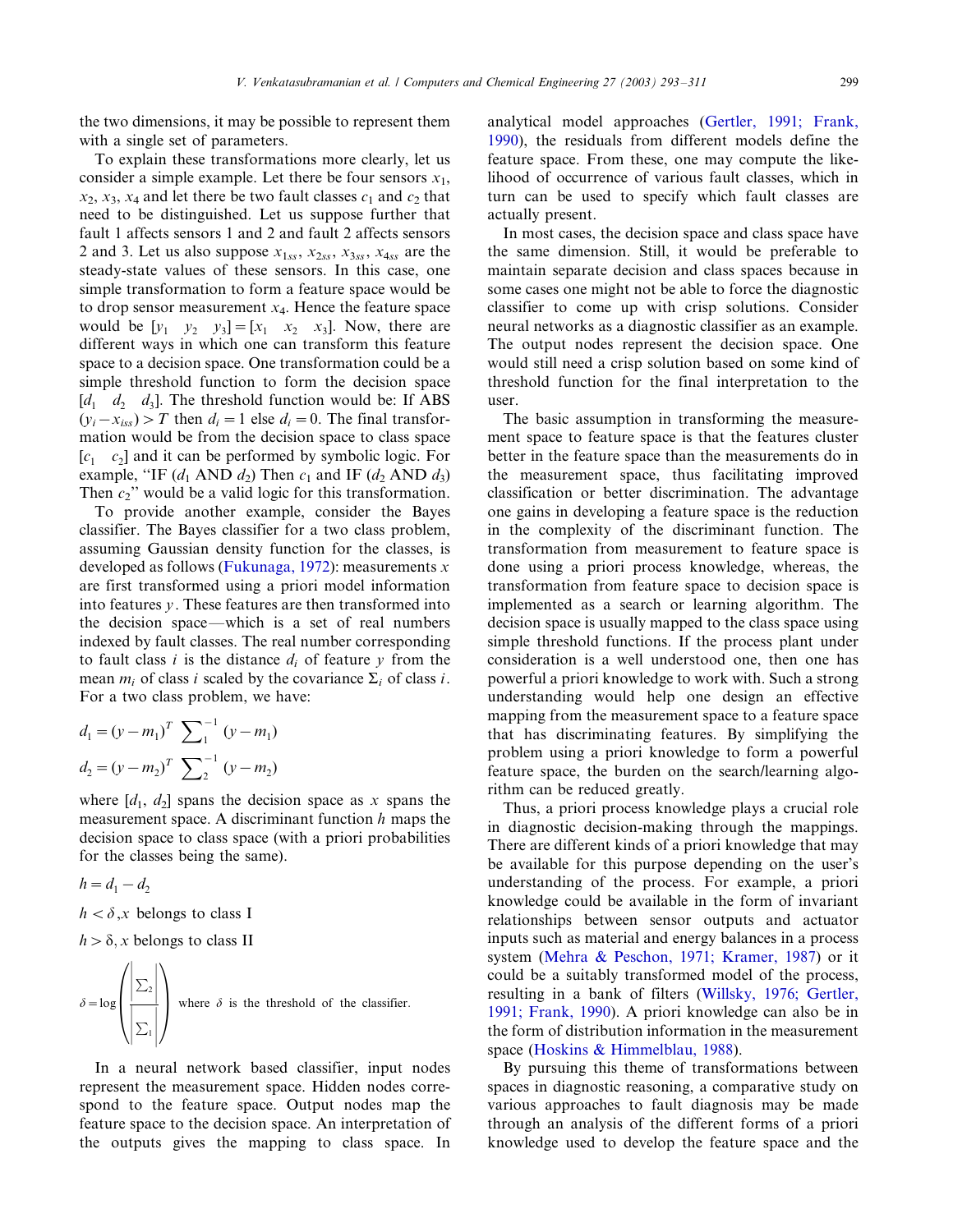search strategies used to arrive at the mapping to decision/class space. This would shed some light on how the different approaches relate to and differ from one another within this framework of spatial mappings.

#### 4. Classification of diagnostic algorithms

As discussed earlier two of the main components in a diagnosis classifier are: (i) the type of knowledge and (ii) the type of diagnostic search strategy. Diagnostic search strategy is usually a very strong function of the knowledge representation scheme which in turn is largely influenced by the kind of a priori knowledge available. Hence, the type of a priori knowledge used is the most important distinguishing feature in diagnostic systems. In this three part review paper we classify the diagnostic systems based on the a priori knowledge used.

The basic a priori knowledge that is needed for fault diagnosis is the set of failures and the relationship between the observations (symptoms) and the failures. A diagnostic system may have them explicitly (as in a table lookup), or it may be inferred from some source of domain knowledge. The a priori domain knowledge may be developed from a fundamental understanding of the process using first-principles knowledge. Such knowledge is referred to as deep, causal or model-based knowledge (Milne, 1987). On the other hand, it may be gleaned from past experience with the process. This knowledge is referred to as shallow, compiled, evidential or process history-based knowledge.

The model-based a priori knowledge can be broadly classified as qualitative or quantitative. The model is usually developed based on some fundamental understanding of the physics of the process. In quantitative models this understanding is expressed in terms of mathematical functional relationships between the inputs and outputs of the system. In contrast, in qualitative model equations these relationships are expressed in terms of qualitative functions centered around different units in a process.

In contrast to the model-based approaches where a priori knowledge about the model (either quantitative or qualitative) of the process is assumed, in process history based methods only the availability of large amount of historical process data is assumed. There are different ways in which this data can be transformed and presented as a priori knowledge to a diagnostic system. This is known as the feature extraction process from the process history data, and is done to facilitate later diagnosis. This extraction process can mainly proceed as either quantitative or qualitative feature extraction. In quantitative feature extraction one can perform either a statistical or non-statistical feature extraction. This classification of diagnostic systems is shown in Fig. 3. In this paper, we focus on diagnostic systems that are

built on quantitative models. The remaining two parts will focus on diagnostic methods based on qualitative models and process history data.

A bit of clarification on the classification is in order at this point. It is clear that all models need data for estimating some of the parameters in the model and all the methods based on process data need to extract some form of a model to perform fault diagnosis. The classification of quantitative, qualitative and process history in our view provides a classification in terms of the manner in which these methods approach the problem of fault diagnosis. As an example, though the models for observers (classified under quantitative approach) are based on input-output data, the use of these models in generating diagnostic results largely follows a quantitative approach. However, a qualitative approach such as QSIM, again based on a model (in fact, a first principles quantitative model), uses a distinctly qualitative framework for diagnostic explanation generation. Similarly, neural networks approaches for fault diagnosis have largely been approached from a pattern recognition point of view and hence we have classified these approaches under process history based methods, though they are directly related to state-space models. We believe that in spite of the overlap this is a good classification for fault detection and isolation (FDI) strategies.

#### 5. Quantitative model-based approaches

This section reviews quantitative model-based fault diagnosis methods. The concept of analytical redundancy is introduced first, followed by a description of discrete dynamic system with linear models. The most frequently used FDI approaches, including diagnostic observers, parity relations, Kalman filters and parameter estimation are outlined. The recent effort of generating enhanced residuals to facilitate the fault isolation procedure is discussed. We will discuss the principles behind these methods, summarize their main applications, comment on their advantages, deficiencies and tradeoffs, and review their most recent advances in process monitoring and fault diagnosis. Our purpose is to provide an overview of the basic concepts in modelbased fault detection. For the sake of brevity, we have included only some of the many techniques and therefore the references listed in this review paper are by no means exhaustive. However, we believe that they are good resources to the interested readers for further study.

Further, most of the work on quantitative modelbased approaches have been based on general inputoutput and state-space models as discussed below. However, there are a wide variety of quantitative model types that have been considered in fault diagnosis such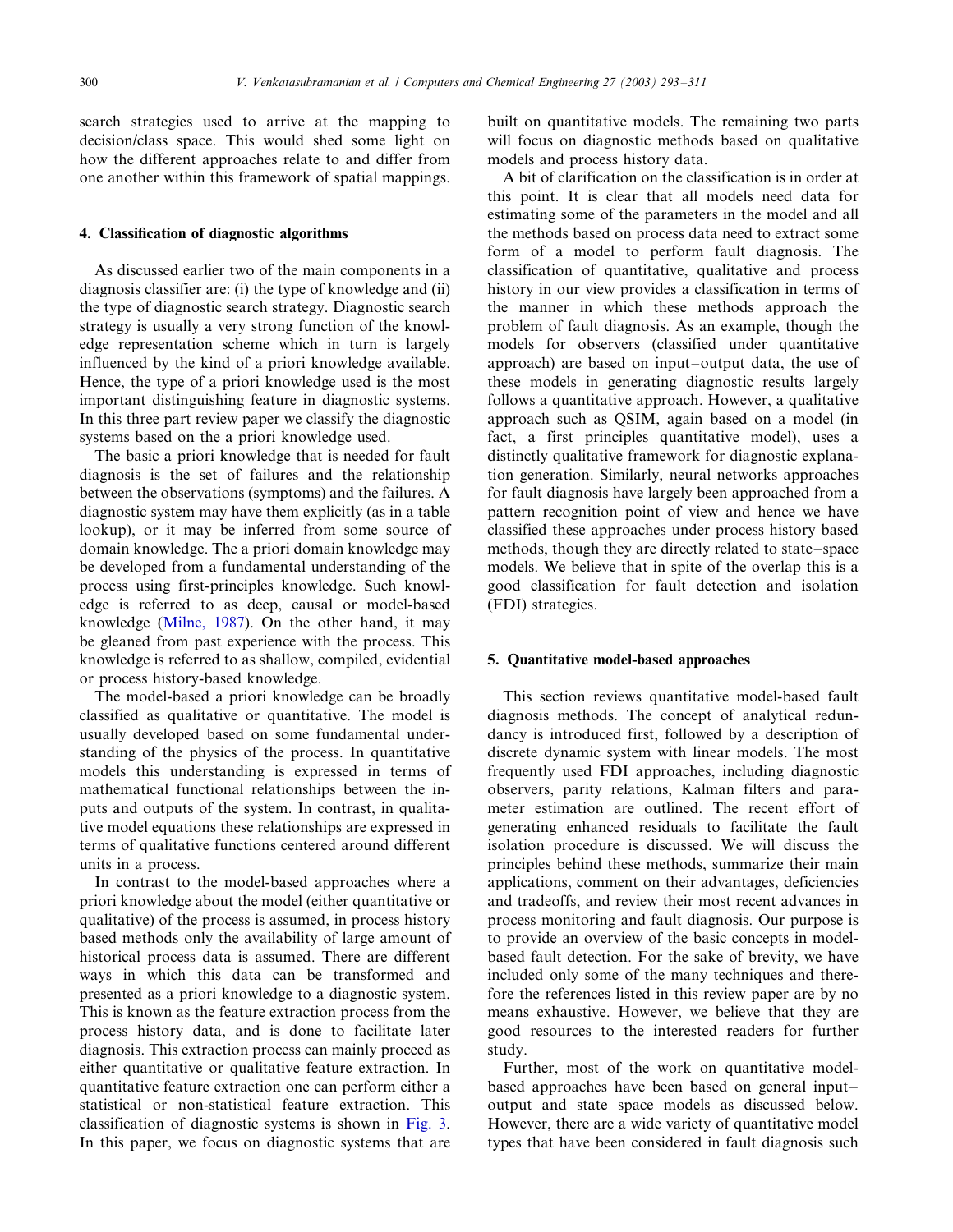

Fig. 3. Classification of diagnostic algorithms.

as first-principles models, frequency response models and so on. The first-principles models (also classified as macroscopic transport phenomena model (Himmelblau, 1978)) have not been very popular in fault diagnosis studies because of the computational complexity in utilizing these models in real-time fault diagnostic systems and the difficulty in developing these models. The most important class of models that have been heavily investigated in fault diagnosis studies are the input-output or state-space models and hence the focus is on these types of models.

#### 5.1. Analytical redundancy

In the area of automatic control, change/fault detection problems are known as model-based FDI. Relying on an explicit model of the monitored plant, all modelbased FDI methods (and many of the statistical diagnosis methods) require two steps. The first step generates inconsistencies between the actual and expected behavior. Such inconsistencies, also called residuals, are 'artificial signals' reflecting the potential faults of the system. The second step chooses a decision rule for diagnosis.

The check for inconsistency needs some form of redundancy. There are two types of redundancies, hardware redundancy and analytical redundancy. The former requires redundant sensors. It has been utilized in the control of such safety-critical systems as aircraft space vehicles and nuclear power plants. However, its applicability is limited due to the extra cost and additional space required. On the other hand, analytical redundancy (also termed functional, inherent or artificial redundancy) is achieved from the functional dependence among the process variables and is usually provided by a set of algebraic or temporal relationships among the states, inputs and the outputs of the system. According to how the redundancy is accomplished,

analytical redundancy can be further classified into two categories (Basseville, 1988; Chow & Willsky, 1984; Frank, 1990), direct and temporal.

A direct redundancy is accomplished from algebraic relationships among different sensor measurements. Such relationship are useful in computing the value of a sensor measurement from measurements of other sensors. The computed value is then compared with the measured value from that sensor. A discrepancy indicates that a sensor fault may have occurred.

A temporal redundancy is obtained from differential or difference relationships among different sensor outputs and actuator inputs. With process input and output data, temporal redundancy is useful for sensor and actuator fault detection.

A general scheme of using analytical redundancy in diagnostic systems is given in Fig. 4. The essence of analytical redundancy in fault diagnosis is to check the actual system behavior against the system model for consistency. Any inconsistency expressed as residuals, can be used for detection and isolation purposes. The residuals should be close to zero when no fault occurs but show 'significant' values when the underlying system changes. The generation of the diagnostic residuals requires an explicit mathematical model of the system. Either a model derived analytically using first principles or a black-box model obtained empirically may be used.



Fig. 4. General scheme for using analytical redundancy.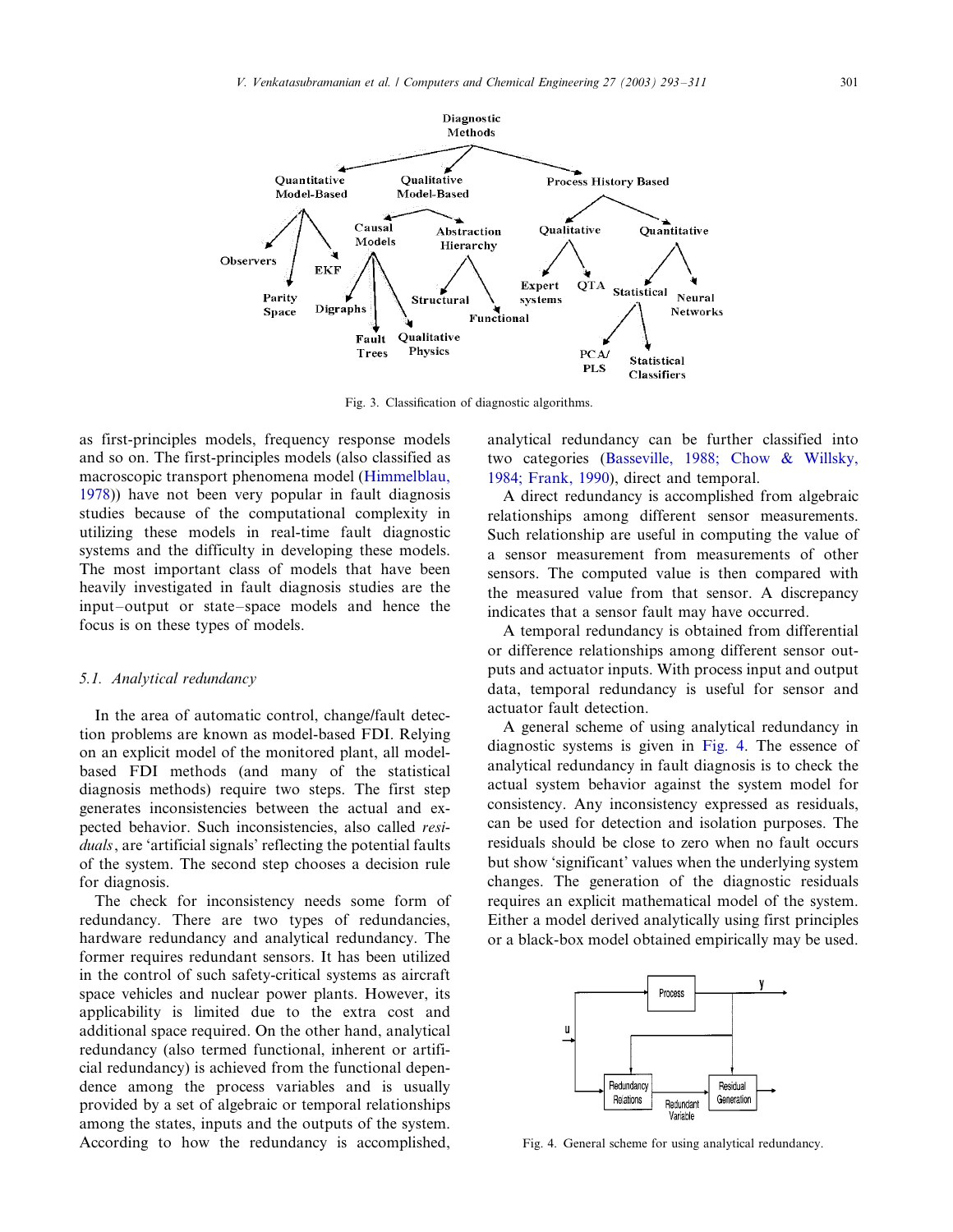Also, statistical methods are often required for the decision making.

The first principles models are obtained based on a physical understanding of the process. In a chemical engineering process, mass, energy and momentum balances as well as constitutive relationships (such as equations of state) are used in the development of model equations. In the past, models developed from first principles were seldom used in process control and fault diagnosis mainly because of their complexity. In addition, the chemical engineering processes are often nonlinear, which makes the design of fault diagnosis procedures more difficult. However, owing to the availability of better and faster computers and the improved understanding of nonlinear controller design and synthesis, this situation is improving.

The problem of fault diagnosis is one of identifying the state of a process based on its behavior. The behavior of a process is monitored through its sensor outputs and actuator inputs. When faults occur, they change the relationship among these observed variables and therefore result in nonzero residuals. Most of the FDI methods use discrete black-box plant models such as input-output or state-space models and assume linearity of the plant. The main difference between the first principles and the black-box models is that the parameters in the former bear certain physical meanings, which can be very useful in the diagnostic procedure or the controller design.

Although dynamic systems are continuous processes, all the diagnostic tools use sampled data, and hence only discrete models are included herein. However the basic concepts, if not the detailed analysis, carry over to continuous models. In addition, most of the modelbased approaches assume system linearity. Their application to a non-linear system requires a model linearization around the operating point.

Consider a system with  $m$  inputs and  $k$  outputs. Let  $\mathbf{u}(t) = [u_1(t) \dots u_m(t)]^T$  be the process inputs and  $\mathbf{y}(t) =$  $[y_1(t)$  ...  $y_k(t)]^T$  be the process outputs, where t denotes the discrete time. The basic system model in the state-space form is

$$
\mathbf{x}(t+1) = \mathbf{A}\mathbf{x}(t) + \mathbf{B}\mathbf{u}(t)
$$

$$
\mathbf{y}(t) = \mathbf{C}\mathbf{x}(t) + \mathbf{D}\mathbf{u}(t) \tag{1}
$$

where  $A$ ,  $B$ ,  $C$  and  $D$  are parameter matrices with appropriate dimensions;  $x(t)$  denotes the *n* dimensional state vector.

The same system can be expressed in the inputoutput form

$$
\mathbf{H}(z)\mathbf{y}(t) = \mathbf{G}(z)\mathbf{u}(t) \tag{2}
$$

where H(z) and G(z) are polynomial matrices in  $z^{-1}$ , (the backward-shift operator),  $H(z)$  is diagonal;  $H(z)$ and  $G(z)$  are of the form

$$
H(z) = I + H_1 z^{-1} + H_2 z^{-2} + \dots + H_n z^{-n}
$$
  
\n
$$
G(z) = G_0 + G_1 z^{-1} + G_2 z^{-2} + \dots + G_n z^{-n}
$$

Process models (1) and (2) describe an ideal situation where there are no faults or any form of disturbances and/or noise. Faults in the state-space framework are usually modelled as (Gertler, 1991, 1993)

$$
\mathbf{x}(t+1) = \mathbf{A}\mathbf{x}(t) + \mathbf{B}\mathbf{u}(t) + \mathbf{E}\mathbf{p}(t)
$$

$$
\mathbf{y}(t) = \mathbf{C}\mathbf{x}(t) + \mathbf{D}\mathbf{u}(t) + \mathbf{E}'\mathbf{p}(t) + \mathbf{q}(t)
$$
 (3)

where input commands  $\mathbf{u}(t)$  and measured outputs  $\mathbf{y}(t)$ are both observable. Included in  $p(t)$  are actuator faults, certain plant faults, disturbances as well as input sensor faults.  $q(t)$  represents output sensor faults. In the inputoutput framework, Eq. (2) is replaced with

$$
\mathbf{H}(z)\mathbf{y}(t) = \mathbf{G}(z)\mathbf{u}(t) + \mathbf{H}(z)\mathbf{q}(t) + \mathbf{F}(z)\mathbf{p}(t)
$$
(4)

where  $q(t)$  and  $p(t)$  are as defined above.

When developing models for the real situation, we need to distinguish between two different forms of faults, additive and multiplicative, both of which result in additional terms in the process model (2). Multiplicative faults lead to changes in the parameters (i.e. in matrices  $H(z)$  and  $G(z)$  and depend on the actual values of the observed variables. With multiplicative faults, the model (2) changes to (Gertler, 1992)

$$
(\mathbf{H}(z) + \Delta \mathbf{H}(z))\mathbf{y}(t) = (\mathbf{G}(z) + \Delta \mathbf{G}(z))\mathbf{u}(t)
$$
\n(5)

Additive faults, on the other hand, appear as additional terms in the process model (2) and are independent of the values of the observed variables. Unknown disturbances are included in Eq. (2) as

$$
\mathbf{H}(z)\mathbf{y}(t) = \mathbf{G}(z)\mathbf{u}(t) + \mathbf{H}(z)\mathbf{q}(t) + \mathbf{F}(z)\mathbf{p}(t) + \mathbf{K}(z)\omega(t) \quad (6)
$$

where  $q(t)$  are the sensor faults;  $p(t)$  represent the actuator faults; and  $\omega(t)$  are unknown disturbances. Unknown disturbances include 'unstructured uncertainties' such as components that are not modelled, measurement noise and unknown faults. All these have been incorporated into the process model as additive faults. Observe that Eq.  $(4)$  and Eq.  $(6)$  are essentially the same except for the noise term in the latter. A comparison of Eq. (6) and Eq. (5) reveals another distinction between additive and multiplicative faults. Additive faults occur in the model as unknown functions of time multiplying known matrices, whereas multiplicative faults occur in the model as known functions of time (observable) multiplying unknown matrices. These differences have a bearing on how they are treated in the diagnostic methodology (Gertler, 1992). Additive and multiplicative faults are often referred to as uncertainties in control literature and are distinguished for the same reason (Morari & Zafiriou, 1989).

Methods based on analytical redundancy derive residuals which are insensitive to uncertainties but are sensitive to faults. One of the popular ways of doing this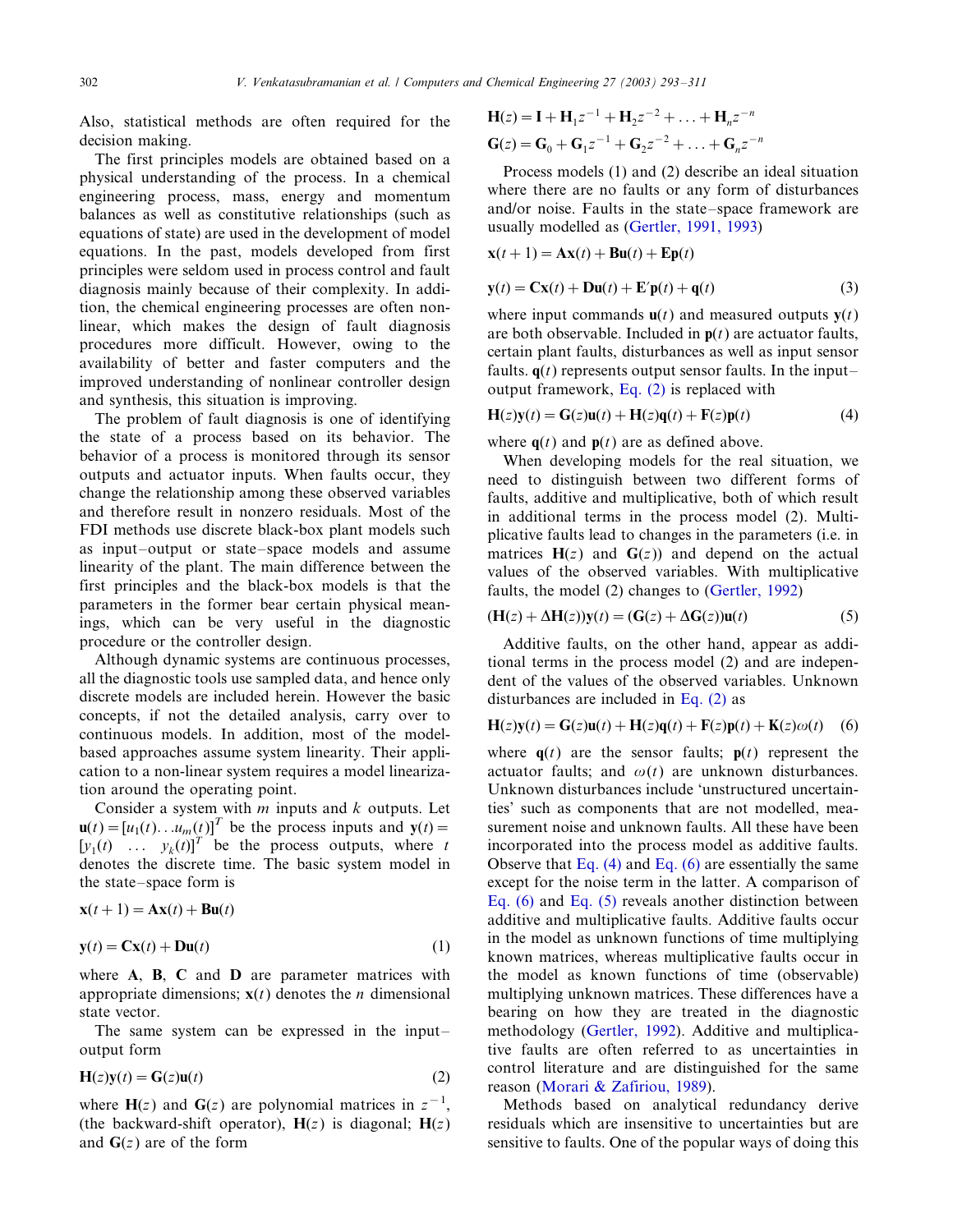is the method of disturbance decoupling. In this approach, all uncertainties are treated as disturbances and filters (also known as unknown input observer (UIO)) are designed (Frank & Wünnenberg, 1989; Viswanadham & Srichander, 1987) to decouple the effect of faults and unknown inputs so that they can be differentiated. In chemical engineering systems, a tuples method that exploits the functional redundancy using steady state mass and energy balance equations was proposed by Kavuri and Venkatasubramanian (1992). In this method, constraints are developed for various set of assumptions using model equations and these constraints are monitored for violation. While the use of steady state model leads to a satisfactory diagnostic scheme, the use of dynamic model would reduce the modelling errors and improve the relations between the tuple deviation and the corresponding assumptions.

#### 5.2. Residual generation in dynamic systems

The analytical redundancy schemes for fault diagnosis are basically signal processing techniques using state estimation, parameter estimation, adaptive filtering and so on. Both of above models, state-space or inputoutput alike, can be written as

$$
\mathbf{y}(t) = f(\mathbf{u}(t), \omega(t), \mathbf{x}(t), \theta(t))
$$

where  $y(t)$ ,  $u(t)$  denote the measurable outputs and inputs,  $\mathbf{x}(t)$  and  $\omega(t)$  represent (mostly unmeasurable) state variables and disturbance, and  $\theta$  is the process parameters. Process faults usually cause changes in the state variables and/or changes in the model parameters. Based on the process model, one can estimate the unmeasurable  $\mathbf{x}(t)$  or  $\theta(t)$  by the observed  $\mathbf{y}(t)$  and  $u(t)$  using state estimation and parameter estimation methods. Kalman filters or observers have been widely used for state estimation (Frank  $&$  W ünnenberg, 1989). Least squares methods provide a powerful tool by monitoring the parameter estimates online (Isermann, 1989). More recently, techniques relying on parity equations for residual generation have also been developed (Chow & Willsky, 1984; Gertler, Fang & Luo, 1990). Parity equations are obtained by rearranging or transforming the input-output models, which are relatively easy to generate from on-line process data and easy to use. Several most frequently used residual generation methods are discussed in this section.

## 5.2.1. Diagnostic observers for dynamic systems

The main concern of observer-based FDI is the generation of a set of residuals which detect and uniquely identify different faults. These residuals should be robust in the sense that the decisions are not corrupted by such unknown inputs as unstructured uncertainties like process and measurement noise and modelling uncertainties. The method develops a set of observers, each one of which is sensitive to a subset of faults while insensitive to the remaining faults and the unknown inputs. The extra degrees of freedom resulting from measurement and model redundancy make it possible to build such observers. The basic idea is that in a fault-free case, the observers track the process closely and the residuals from the unknown inputs will be small. If a fault occurs, all observers which are made insensitive to the fault by design continue to develop small residuals that only reflect the unknown inputs. On the other hand, observers which are sensitive to the fault will deviate from the process significantly and result in residuals of large magnitude. The set of observers is so designed that the residuals from these observers result in distinct residual pattern for each fault, which makes the fault isolation possible. Unique fault signature is guaranteed by design where the observers show complete fault decoupling and invariance to unknown disturbances while being independent of the fault modes and nature of disturbances.

To see how one constructs an UIO, consider a system described by the following discrete time state-space equations.

$$
\mathbf{x}(t+1) = \mathbf{A}\mathbf{x}(t) + \mathbf{B}\mathbf{u}(t) + \mathbf{E}\mathbf{d}(t) + \mathbf{F}\mathbf{p}(t)
$$
  

$$
\mathbf{y}(t) = \mathbf{C}\mathbf{x}(t) \tag{7}
$$

where  $\mathbf{d}(t)$  stands for the unknown inputs. An observer is a model that takes the form

$$
\mathbf{x}_0(t) = \mathbf{T}\mathbf{x}(t)
$$
  

$$
\mathbf{x}_0(t+1) = \mathbf{H}\mathbf{x}_0(t) + \mathbf{J}\mathbf{u}(t) + \mathbf{G}\mathbf{y}(t)
$$
 (8)

The idea is to use a dynamic algorithm to estimate the state variables from observed inputs and outputs. The design of an observer amounts to the choices of matrices T, H, J and G. Denote the estimation error (the state estimation error) at instant  $t+1$  by  $e(t+1)$  and the residual by  $r(t)$ . Then

$$
\mathbf{e}(t+1) = \mathbf{x}_0(t+1) - \mathbf{T}\mathbf{x}(t+1)
$$

$$
\mathbf{r}(t) = \mathbf{L}_1 \mathbf{x}_0(t) + \mathbf{L}_2 \mathbf{y}(t)
$$
(9)

It is easy to show that

$$
\mathbf{e}(t+1) = \mathbf{H}\mathbf{x}_0(t) + (\mathbf{J} - \mathbf{T}\mathbf{B})\mathbf{u}(t) + \mathbf{G}\mathbf{y}(t) - \mathbf{T}\mathbf{A}\mathbf{x}(t)
$$

$$
-\mathbf{T}\mathbf{E}\mathbf{d}(t) - \mathbf{T}\mathbf{F}\mathbf{p}(t) \tag{10}
$$

In order to make the observer track the system independent of the unknown inputs  $d(t)$ , we need to choose such matrix T that  $TE = 0$ . Observer tracking is unaffected by the input  $\mathbf{u}(t)$  if the matrix **J** is so chosen that  $J = TB$ . Substituting these conditions into Eq. (10) yields

$$
\mathbf{e}(t+1) = \mathbf{H}\mathbf{x}_0(t) + (\mathbf{G}\mathbf{C} - \mathbf{T}\mathbf{A})\mathbf{x}(t) - \mathbf{T}\mathbf{F}\mathbf{p}(t)
$$
 (11)

Choose matrix **G** so that  $GC-TA = -HT$ , *H* stable and  $L_1T+L_2C=0$ . Then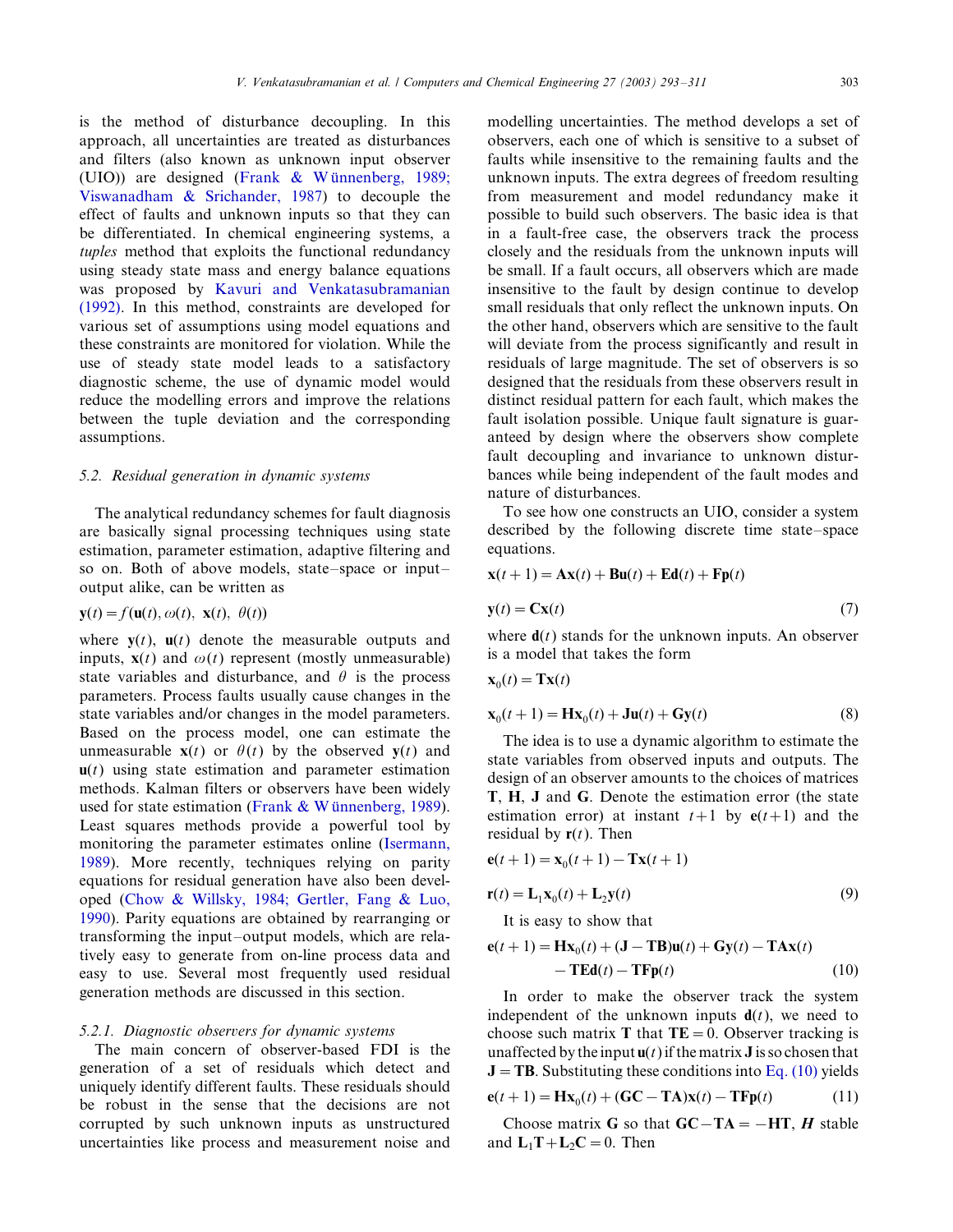$$
\mathbf{e}(t+1) = \mathbf{H}\mathbf{e}(t) - \mathbf{T}\mathbf{F}\mathbf{p}(t)
$$
  

$$
\mathbf{r}(t) = \mathbf{L}_1 \mathbf{e}(t)
$$
 (12)

In fault-free case,  $p(t) = 0$  and

$$
\mathbf{e}(t+1) = \mathbf{H}\mathbf{e}(t) \tag{13}
$$

If the absolute values of the eigen values of H are less than 1,  $e(t) \rightarrow 0$  as  $t \rightarrow \infty$ . As a result, in fault-free case the estimation error and consequently the residual will track the process regardless of the unknown inputs  $d(t)$ to the process. Therefore it is named the unknown input observer.

When a sensor fault occurs, output  $y(t)$  in Eq. (7) changes to

$$
\mathbf{y}(t) = \mathbf{C}\mathbf{x}(t) + \mathbf{q}(t) \tag{14}
$$

and the estimation error and residual become

$$
\mathbf{e}(t+1) = \mathbf{H}\mathbf{e}(t) + \mathbf{G}\mathbf{q}(t)
$$
  

$$
\mathbf{r}(t) = \mathbf{L}_1 \mathbf{e}(t) + \mathbf{L}_2 \mathbf{q}(t)
$$
 (15)

Consequently, the error and the residual carry the 'signature' of the sensor faults. 'Signatures' corresponding to the actuator faults are reflected in estimation error and residual as seen in Eq. (12).

We have shown, briefly, the basic idea behind the generation of diagnostic observers. For a detailed discussion on general diagnostic observer design for linear systems, the reader is referred to Frank (1994). One important issue to be noted, as pointed out by Frank, is that the observer-based design does not need the application of state estimation theory, instead, only output estimators are needed which are generally realized as filters.

It is interesting to see that the concepts of isolability, rejection of modelling uncertainties and multiple fault identifiability all come together in terms of the mathematical treatment provided above. In the observer design, some of the degrees of freedom are taken up by the condition  $TE = 0$  for rejecting modelling uncertainties. The degrees of freedom lost depend on the size and structure of the matrix E. The remaining degrees of freedom can be used in decoupling fault effects for isolability and multiple fault identifiability. This depends on the structure of the H matrix too, which specifies system characteristics for the different fault scenarios.

Some earlier work using diagnostic observers approach can be found in (Clark, 1979; Massoumnia, 1986; Frank & Wünnenberg, 1989) among others. Frank (1990) presented a solution to the fundamental problem of robust fault detection, that provides the maximum achievable robustness by decoupling the effects of faults from each other and from the effects of modelling errors. It is desirable that the performance of an FDI scheme is unaffected by conditions in the

operating system which may be different from what it was originally designed. A major problem in the robustness of an FDI scheme comes from uncertainties in the physical parameters of the operating plant. It is fair to say that the more complex the system model is and the heavier the technique depends on the model, the more important the robustness becomes (Willsky, 1976). Robustness remains an important problem in fault diagnosis.

Generation of diagnostic observers for nonlinear systems have also been considered to certain extent in the literature. An elegant approach for the generation of diagnostic observers for nonlinear systems which are in the fault-affine (similar to control-affine forms discussed in control literature) form can be found in (Frank, 1990), where a continuous time model is given. Its corresponding discrete system model can be written as

$$
\mathbf{x}(t+1) = \mathbf{A}\mathbf{x}(t) + \mathbf{B}(\mathbf{y}(t), \mathbf{u}(t)) + \mathbf{E}\mathbf{d}(t) + \mathbf{F}(\mathbf{x}(t))\mathbf{p}(t)
$$
  

$$
\mathbf{y}(t) = \mathbf{C}\mathbf{x}(t) + \mathbf{K}(\mathbf{x}(t))\mathbf{p}(t),
$$
 (16)

where  $A$ ,  $B$ ,  $E$ ,  $F$ ,  $C$ ,  $K$  are matrices of appropriate dimensions. This nonlinear observer design problem follows the same line as the linear observers and the observer model takes the form

$$
\mathbf{x}_0(t) = \mathbf{T}\mathbf{x}(t)
$$
  
\n
$$
\mathbf{x}_0(t+1) = \mathbf{H}\mathbf{x}_0(t) + \mathbf{J}(\mathbf{y}(t), \mathbf{u}(t)) + \mathbf{G}\mathbf{y}(t)
$$
  
\n
$$
\mathbf{r}(t) = \mathbf{L}_1 \mathbf{x}_0(t) + \mathbf{L}_2 \mathbf{y}(t)
$$
\n(17)

which leads to the observer design equations

 $TA - HT = GC$ 

$$
\mathbf{TE} = 0
$$

$$
\mathbf{J}(\mathbf{y}(t), \mathbf{u}(t)) = \mathbf{T}\mathbf{B}(\mathbf{y}(t), \mathbf{u}(t))
$$

$$
\mathbf{L}_1 \mathbf{T} + \mathbf{L}_2 \mathbf{C} = 0 \tag{18}
$$

From Eq. (18) matrices T, H, J, G,  $L_1$ ,  $L_2$  can be determined.

There have been other researchers who have looked at the problem of nonlinear observer design for a restricted class of nonlinear systems. Design of observers for bilinear nonlinearity can be found in (Dingli, Gomm, Shields, Williams, & Disdell, 1995). Observers based on differential geometric methods for fault-affine model forms can be found in (Yang & Saif, 1995). Another approach that can be used in the design of nonlinear observers follows the work done in the development of Kalman filters for state estimation. In this approach, the observer gain matrix becomes time-variant and is the linearized gain matrix around the current operating point. These observers work well for slowly varying faults, but might have difficulty in identifying jump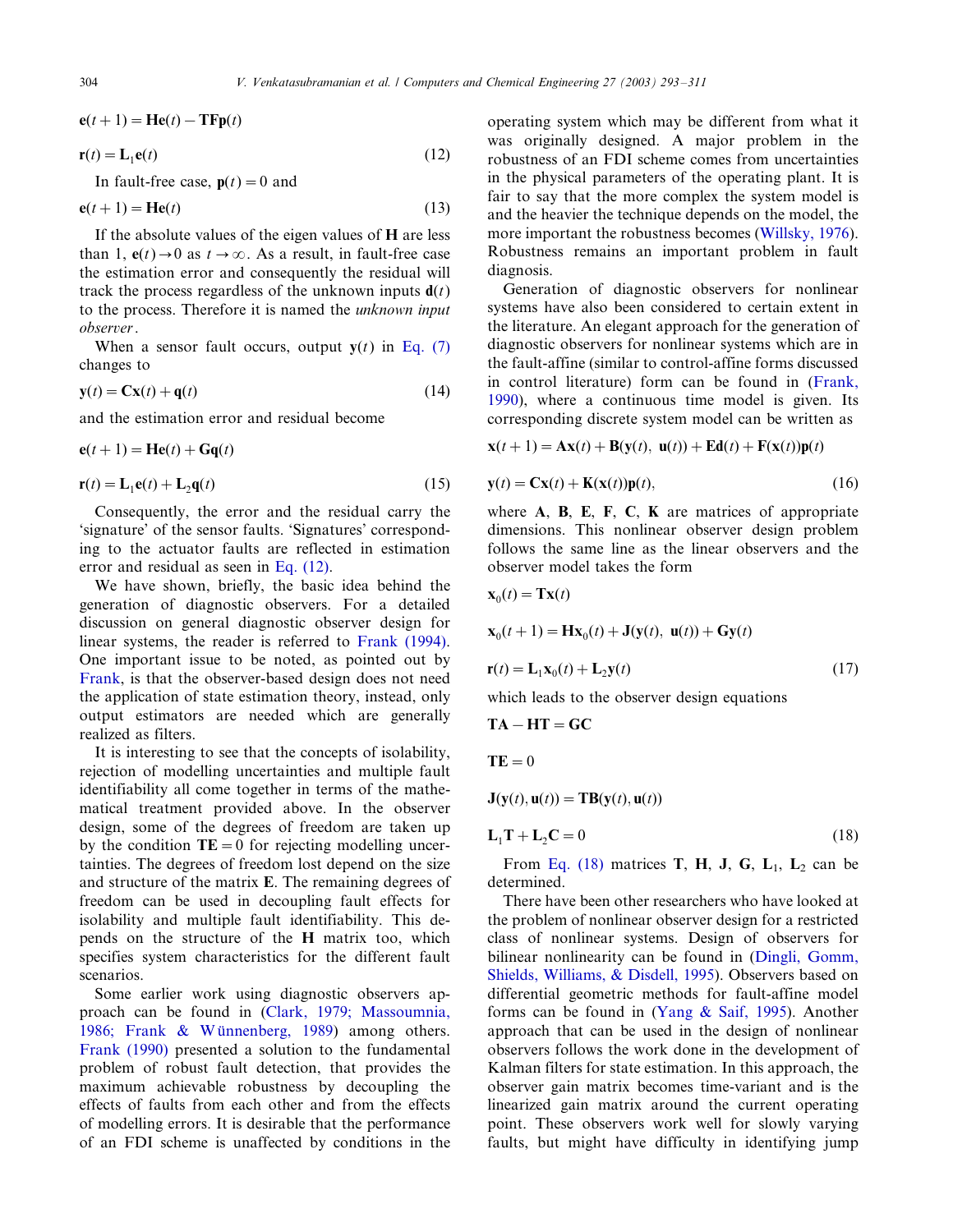failures. More information on such observers can be found in (Frank, 1990).

# 5.2.2. Remarks on residual evaluation

Most of the work on observer design focuses on the generation of residuals for dynamic systems with satisfactory decoupling properties. Residual evaluation also plays an important role in subsequent fault detection and diagnosis. The residual evaluation part considers the trade-off between fast and reliable detection. In most of the work on observer design, simple threshold function is used in residual evaluation. Statistical classifiers can also be used in residual evaluation. A neural network approach for residual evaluation is presented in (Koppen-Seliger, Frank, & Wolff, 1995).

#### 5.2.3. Parity relations

Parity equations are rearranged and usually transformed variants of the input-output or state-space models of the plant (Gertler, 1991; Gertler & Singer, 1990). The essence is to check the parity (consistency) of the plant models with sensor outputs (measurements) and known process inputs. Under ideal steady state operating conditions, the so-called residual or the value of the parity equations is zero. In real situations, the residuals are nonzero due to measurement and process noise, model inaccuracies, gross errors in sensors and actuators, and faults in the plant. The idea of this approach is to rearrange the model structure so as to get the best fault isolation. Dynamic parity relations was introduced by Willsky (1976). Further developments have been made by Gertler et al. (1990), Gertler, Costin, Fang, Kowalczuk, Kunwer and Monajemy (1995) and Gertler and Monajemy (1995) among others. Vaclavek (1984) suggested the use of short-term averages of the steady state balance equation residuals. Almasy and Sztano (1975) used residuals to identify gross bias faults. Redundancy provides freedom in the design of residual generating equations so that further fault isolation can be achieved. Fault isolation requires the ability to generate residual vectors which are orthogonal to each other for different faults. Ben-Haim (1980) used redundancy in the balance equations for generating orthogonal residuals for different fault classes. He also extended the approach (Ben-Haim, 1983) to dynamic systems to guarantee isolability under ideal conditions. Chow and Willsky (1984) proposed a procedure to generate parity equations from the state–space representation of a dynamic system. By defining marginal sizes for fault alarms, Gertler and Singer (1990) extended it to statistical isolability under noisy conditions and generalized the isolability criteria by simultaneously minimizing the sensitivity of the residuals to small drifts in cases having only the additive plant faults. They are attractive alternatives owing to their ability to determine, a priori, isolability of different faults. However, it should be

noted that all these methods are limited to faults that do not include gross process parameter drifts, and none of them address the issue of significant uncertainties in multiplicative parametric faults.

The idea of parity space approaches can be explained as follows (Desai & Ray, 1984; Frank, 1990)). Let  $y \in \mathbb{R}^n$ be the measurement vector;  $\mathbf{x} \in \mathbb{R}^m$  be the true values of the state variables. Redundancy exists if  $n > m$ . Under fault-free conditions, let y and x be related by

$$
\mathbf{y}(t) = \mathbf{C}\mathbf{x}(t) \tag{19}
$$

When a fault occurs with one of the measurements

$$
\mathbf{y}(t) = \mathbf{C}\mathbf{x}(t) + \Delta \mathbf{y}(t) \tag{20}
$$

where  $C \in \mathbb{R}^{n \times m}$  is the parameter matrix. Choose the projection matrix  $\mathbf{V} \in \mathbb{R}^{(n-m)\times n}$  satisfying

$$
\mathbf{V}\mathbf{C}=0
$$

$$
\mathbf{V}^T \mathbf{V} = \mathbf{I}_n - \mathbf{C} (\mathbf{C}^T \mathbf{C})^{-1} \mathbf{C}^T
$$
 (21)

Being a null space of  $C$ , the rows of  $V$  are required to be orthogonal, i.e.  $VV<sup>T</sup> = I<sub>n-m</sub>$ . Combining the observation y into a parity vector p yields

$$
\mathbf{p}(t) = \mathbf{V}\mathbf{y}(t) = \mathbf{V}\mathbf{C}\mathbf{x}(t) + \mathbf{V}\Delta\mathbf{y}(t) = \mathbf{V}\Delta\mathbf{y}(t)
$$
 (22)

 $p(t) = Vy(t)$  is the parity equation set whose residuals carry the signature of the measurement faults. In the fault-free case,  $p = 0$ . For a single i<sup>th</sup> sensor fault.

$$
\Delta \mathbf{y} = [0 \quad 0 \quad 0 \quad \dots \quad \Delta \mathbf{y}_i \quad \dots \quad 0]'
$$
  

$$
\mathbf{V} \Delta \mathbf{y} = \Delta \mathbf{y}_i \cdot (\text{the } i^{\text{th}} \text{ column of } \mathbf{V}).
$$
 (23)

Thus the columns of  $V$  determine  $n$  distinct directions associated with those  $n$  sensor faults, which enables the distinction of the  $n$  fault signatures and hence their isolability.

The above procedure assumes direct redundancy. Due to Chow and Willsky (1984), the following procedure provides a general scheme for both direct and temporal redundancy. Consider the state-space model (1). The output at  $t+1$  is

$$
\mathbf{y}(t+1) = \mathbf{C} \mathbf{A} \mathbf{x}(t) + \mathbf{C} \mathbf{B} \mathbf{u}(t) + \mathbf{D} \mathbf{u}(t+1) \tag{24}
$$

For any  $s > 0$ ,  $y(t+s)$  takes the form

$$
\mathbf{y}(t+s) = \mathbf{C}\mathbf{A}^{s}\mathbf{x}(t) + \mathbf{C}\mathbf{A}^{s-1}\mathbf{B}\mathbf{u}(t) + \ldots + \mathbf{C}\mathbf{B}\mathbf{u}(t+s-1) + \mathbf{D}\mathbf{u}(t+s)
$$
 (25)

Collecting the equations for  $s=0, 1,..., n_1\leq n$  and writing it in a compact form yield

$$
\mathbf{Y}(t) = \mathbf{Q}\mathbf{x}(t - n_1) + \mathbf{R}\mathbf{U}(t)
$$
 (26)

Pre-multiplying Eq. (26) with a vector  $w<sup>T</sup>$  of appropriate dimension yields a scalar equation

$$
\mathbf{w}^T \mathbf{Y}(t) = \mathbf{w}^T \mathbf{Q} \mathbf{x}(t - n_1) + \mathbf{w}^T \mathbf{R} \mathbf{U}(t)
$$
 (27)

In general, this equation will contain input variables, output variables and unknown state variables. It will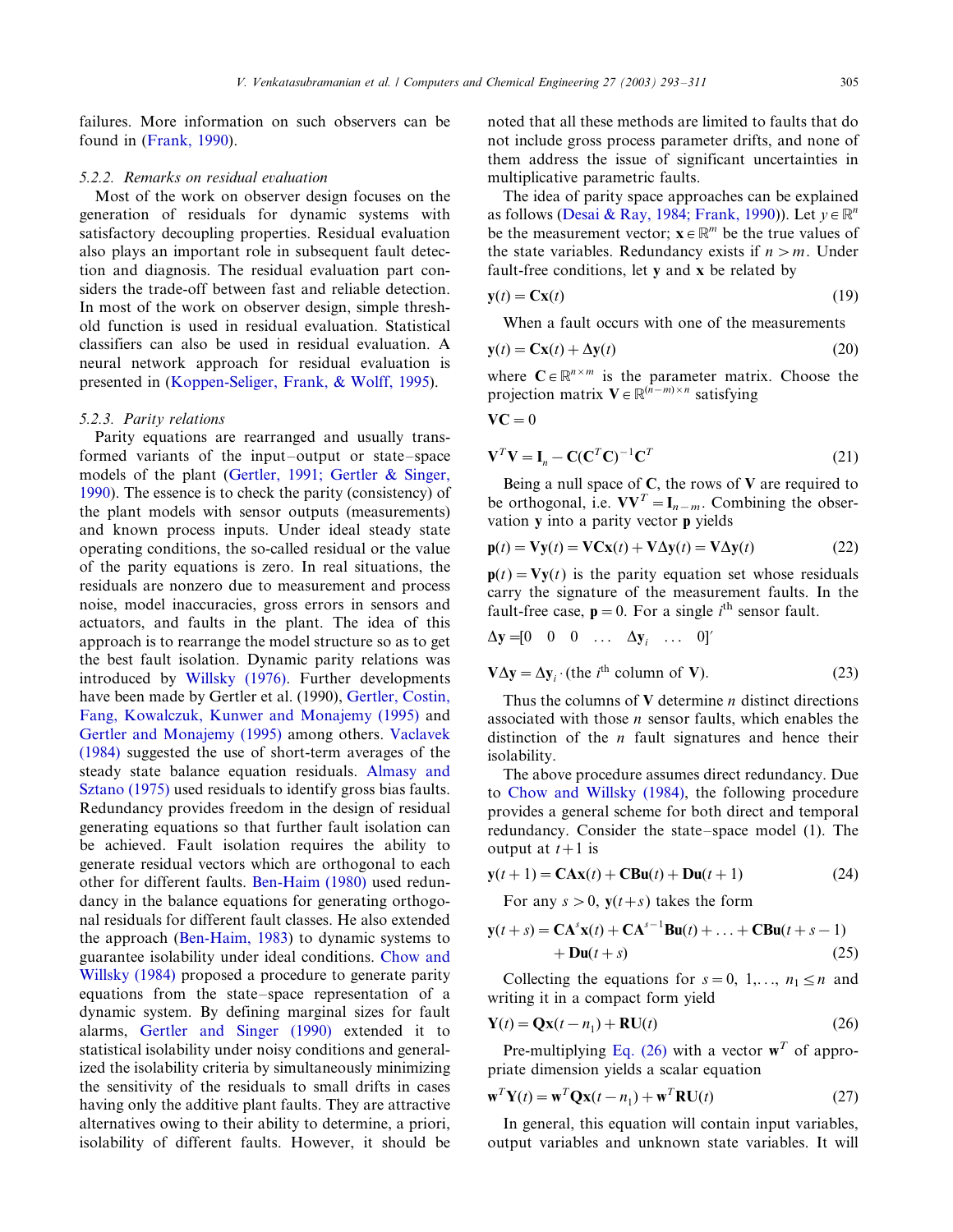qualify as a parity equation only if the state variables disappear which requires

$$
\mathbf{w}^T \mathbf{Q} = 0 \tag{28}
$$

This is a set of homogeneous linear equations. If the system is observable, these  $m$  equations are independent. It has been shown that once the design objectives are selected, parity equation and observer-based designs lead to identical or equivalent residual generators (Gertler, 1991).

### 5.2.4. Kalman filters

The plant disturbances are random fluctuations and oftentimes only their statistical parameters are known. One solution (Basseville, 1988; Willsky, 1976) to the fault diagnosis problem in such systems entails monitoring the innovation process or the prediction errors. The objective is to design a state estimator with minimum estimation error. It involves the use of optimal state estimate, e.g. the Kalman filter, which is designed on the basis of the system model in its normal operating mode.

It is well known that the Kalman filter is a recursive algorithm for state estimation and it has found wide applications in chemical as well as other industrial processes. The Kalman filter in state-space model is equivalent to an optimal predictor for a linear stochastic system in the input-output model. The essential Kalman filter theory can be summarized briefly as follows.

Describe a linear finite dimensional stochastic system by a state-space model

$$
\mathbf{x}(t+1) = \mathbf{A}\mathbf{x}(t) + \mathbf{B}\mathbf{u}(t) + \omega(t)
$$
  

$$
\mathbf{y}(t) = \mathbf{C}\mathbf{x}(t) + v(t), \ t \ge 0
$$
 (29)

where 
$$
\mathbf{x}(t)
$$
 is *n*-dimensional vector, **A**, **B** and **C** are  
matrices with suitable dimensions,  $\mathbf{x}_0$  has mean  $\bar{\mathbf{x}}_0$  and  
covariance  $\Sigma_0$ ;  $\omega(t)$  and  $v(t)$  are Gaussian white noise  
sequences with means  $E\{\omega(t)\}=0$ ,  $E\{v(t)\}=0$  and the  
covariance matrix

$$
E\left\{ \begin{pmatrix} \omega(t) \\ v(t) \end{pmatrix} (\omega^T(\tau), v^T(\tau)) \right\} = \begin{pmatrix} \mathbf{Q} & \mathbf{S} \\ \mathbf{S'} & \mathbf{R} \end{pmatrix} \delta_{t-\tau}, \tag{30}
$$

where  $\delta_{t-\tau}$  is Kronecker's delta,  $\omega(t)$ ,  $v(t)$  are independent of  $\sigma(x_s:s\leq t)$ .

In estimating the state  $x(t+1)$  based on the observed data  $\{y(t)\}\$  and  $\{u(t)\}\$ , the optimal Kalman filter minimizes the function

$$
J = \lim_{t \to \infty} E(\mathbf{e}^T(t)\mathbf{e}(t))
$$
\n(31)

where  $e(t)$  is the estimation error and is defined as  $e(t) = y(t) - C\hat{x}(t)$ .

Assume the initial state and noise sequences are jointly Gaussian. Consider the estimator  $\hat{\mathbf{x}}(t+1) =$  $E\{\mathbf{x}(t+1)|\mathbf{y}(t),\ldots,\mathbf{y}(0),\mathbf{u}(t),\ldots,\mathbf{u}(0)\}\$ . The filtered state  $\hat{\mathbf{x}}(t+1)$  satisfies:

$$
\hat{\mathbf{x}}(t+1) = \mathbf{A}\hat{\mathbf{x}}(t) + \mathbf{B}\mathbf{u}(t) + K(t)[\mathbf{y}(t) - \mathbf{C}\hat{\mathbf{x}}(t)]
$$

$$
\hat{\mathbf{x}}_0 = \bar{\mathbf{x}}_0. \tag{32}
$$

The Kalman filter gain  $K(t)$  is given by

$$
K(t) = [\mathbf{A}\Sigma(t)\mathbf{C}^T + \mathbf{S}][\mathbf{C}\Sigma(t)\mathbf{C}^T + \mathbf{R}]^{-1}
$$
(33)

where  $\Sigma(t)$  is a  $n \times n$  state error covariance matrix.

The statistical analysis of Kalman filter was pioneered by Willsky and Jones (1976) and further explored by Basseville and Benveniste (1986) and Basseville and Nikiforov (1993) and the references therein. It has been shown that a bank of Kalman filters (Basseville & Benveniste) designed on the basis of all the available possible system models under all possible changes can be used for the isolation purpose. Fathi, Ramirez, and Korbiez (1993) included adaptive analytical redundancy models in the diagnostic reasoning loop of knowledgebased systems. The modified extended Kalman filter (EKF) is used in designing local detection filters in their work. In a recent work, Chang and Hwang (1998) explored the possibility of using sub optimal EKF in order to enhance computation efficiency without sacrificing diagnosis accuracy.

## 5.2.5. Parameter estimation

Diagnosis of parameter drifts which are not measurable directly requires on-line parameter estimation methods. Accurate parametric models of the process are needed, usually in the continuous domain in the form of ordinary and partial differential equations. The system models represented by Eq.  $(1)$  and Eq.  $(7)$  assume process parameters to be either constants or dependent only on state variables. Faults which occur as time dependent parameter drifts can be handled through parameter estimation methods. This procedure (Isermann, 1984) is described as follows: obtain process model with only the measured inputs and outputs in the form:

$$
\mathbf{y}(t) = f(\mathbf{u}(t), \theta). \tag{34}
$$

Model parameters  $\theta$  are estimated as measurements  $y(t)$  and  $u(t)$  become available,  $\theta$  in turn are related to physical parameters  $\varphi$  in the process by  $\theta = g(\varphi)$ . Changes in the parameters  $\varphi$ ,  $\Delta \varphi$  are computed from this relationship. Using methods of pattern recognition, one can relate the changes  $\Delta\varphi$  to process faults.

Isermann (1984) and Young (1981) surveyed different parameter estimation techniques such as least squares, instrumental variables and estimation via discrete-time models. These methods require the availability of accurate dynamic models of the process and are computationally very intensive for large processes. The most important issue in the use of parameter estimation approach for fault diagnosis is one of complexity. The process model used could be either based on input output data, nonlinear first principles model or a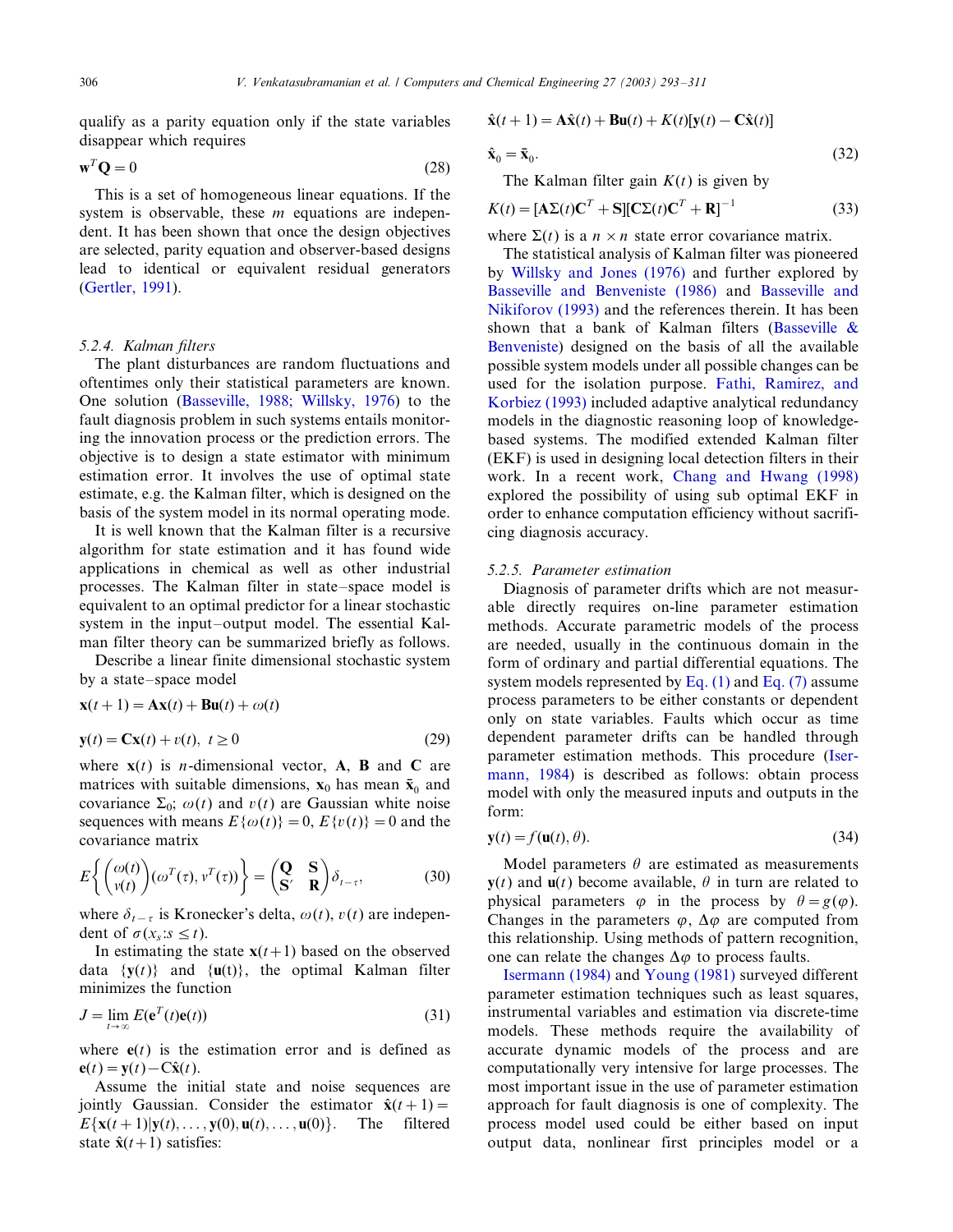reduced order model. If the process model is complex nonlinear first principles model, then the parameter estimation problem turns out to be a nonlinear optimization problem. Real-time solution to complex nonlinear optimization problems is a serious bottleneck in the application of such approaches. Reduced order or input-/output data models could be used in the parameter estimation approach and in this case, the robustness of the approach has to be addressed.

# 5.3. Hardware redundancy and voting schemes

Voting techniques are often used in systems that possess high degrees of parallel hardware redundancy (Willsky, 1976). For example, consider three identical sensors measuring the same variable. If one of the three signals differs markedly from the other two, the differing signal is identified as faulty. The difference between the two signals in every pair of sensors in a redundant group indicates a fault. Voting schemes are easy to implement and are quick to identify mechanical faults in instruments. An alternative approach (Desai and Ray, 1984) is to search, given error bounds on different sensors, for subsets of sensor measurements with different degrees of consistency. The most consistent subset is used for estimating the measured quantity. The least consistent subset is used for isolating the faulty sensors. Broen (1974) has developed a class of voterestimators using parallel hardware redundancy to detect sensor faults. The advantage is that the faulty sensors are removed smoothly from consideration reducing the number of false alarms. Voting systems in isolation do not take advantage of singly or even doubly redundant sensors and hence ignore potential information.

# 5.4. Generating enhanced residuals

The diagnostic residuals reflect the potential faults of a system. The next step is to confirm the presence of a fault and to identify it, i.e. to detect and to isolate the fault. For the purpose of isolation, it is necessary to generate such diagnostic residuals that are not only fault sensitive but also fault-selective. To this end, the residual generator must be able to produce a set of residuals rather than a single one and make residuals respond selectively to each potential fault. The residuals generated can thus serve not only as fault detector but also as fault classifier.

There have been efforts to design residual generators capable of generating 'enhanced' residuals which are conducive to fault isolation. Two of such enhancement methods, the directional residual approach (Gertler and Monajemy, 1995) and the structural residual approach (Gertler et al., 1990; Gertler and Singer, 1990) have attracted much attention owing to their capability of generating residuals having directional or structural

properties thereby facilitating the fault isolation process. The structured residual generators are designed in such a way that each residual responds to a subset of faults selectively. Such design allows to form binary fault signatures for further isolation. The directional residual generators are capable of generating residuals that are confined to a fault specific direction in the multidimensional residual space. As a result, the fault isolation step amounts to the determination of a predefined direction to which the residuals lie the closest.

#### 5.4.1. Directional residuals

The directional residual approach generates residual vectors which are confined to a fault specific direction that allows to isolate the faults from their locations in the multidimensional residual space. The design of a directional residual generator is based on linear timeinvariant finite dimensional systems. Consider the system model (Yin, 1998):

$$
\mathbf{h}(z^{-1})\mathbf{y}(t) = \mathbf{U}(z^{-1})\mathbf{u}(t) + \mathbf{V}(z^{-1})\mathbf{p}(t) + \mathbf{W}(z^{-1})\omega(t), \tag{35}
$$

where  $p(t)$ ,  $\omega(t)$  denote faults and noise, respectively.

A residual generator is a linear dynamic operator operating on the observable  $y(t)$  and  $u(t)$  and having a form

$$
\mathbf{r}(t) = \mathbf{G}(z^{-1})\mathbf{y}(t) + \mathbf{H}(z^{-1})\mathbf{u}(t)
$$
\n(36)

Eq. (36) is the 'computational form' of the generator. It was so designed that  $G(z^{-1})$  and  $H(z^{-1})$  are polynomials. Such a generator is computationally simple and is guaranteed to yield bounded residuals provided that  $y(t)$  and  $u(t)$  are bounded. The residuals should not be affected by the system input  $\mathbf{u}(t)$ , which leads to the fundamental property of the generator

$$
\mathbf{H}(z^{-1}) = -\mathbf{h}^{-1}(z^{-1})\mathbf{G}(z^{-1})\mathbf{U}(z^{-1})
$$
 (37)

Combining Eqs.  $(35)$ – $(37)$  yields

$$
\mathbf{r}(t) = \mathbf{F}(z^{-1})\mathbf{p}(t) + \mathbf{L}(z^{-1})\omega(t)
$$
\n(38)

Eq. (38) is the 'internal form' of a residual generator, which explains the sources of the residual.

The response of the directional residual vector  $r(t)$  to the combined effects of all faults and noise is

$$
\mathbf{r}(t) = \Psi \Delta(z^{-1}) \mathbf{p}(t) + \Pi \mathbf{M}(z^{-1}) \omega(t)
$$
 (39)

where  $\Delta(z^{-1})$  and  $M(z^{-1})$  describe the dynamics of the fault and the noise, respectively; and the matrices  $\Psi$  and  $\Pi$  govern the directions of the fault and the noise.

Gertler and Monajemy (1995) have shown that the directional residuals in response to an arbitrary mix of input and output faults can be generated by using dynamic parity relations as well as by observer-based designs. Their design relies on the input-output model of the monitored system, and the parity relations are directly applied to the measurements of the input and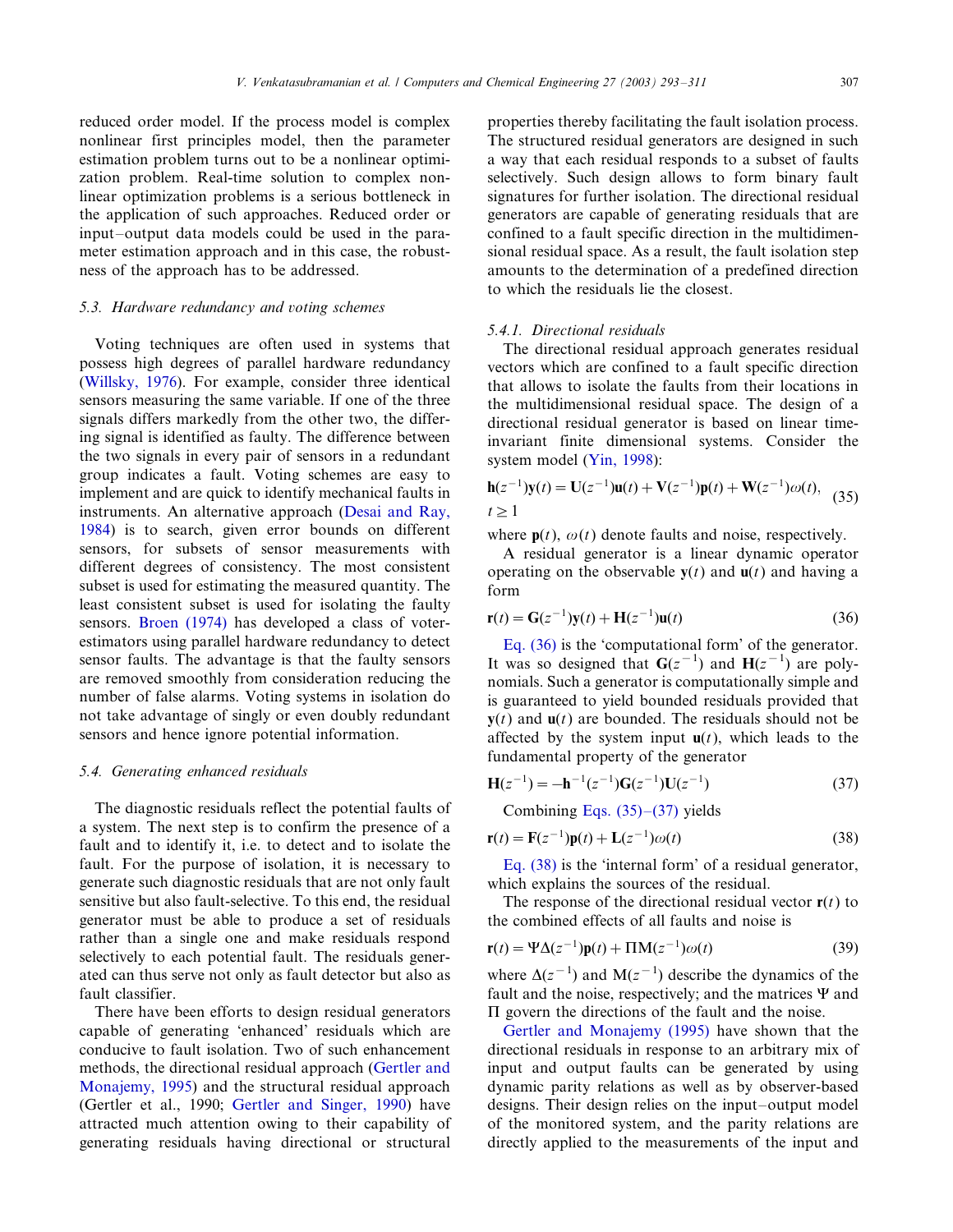output. A classification procedure which uses multivariate statistical anlysis to minimize the expected loss from misclassification was designed in Yin and Gertler (1995). To balance between optimality and robustness, a minimax procedure (Yin, 1998) was proposed to deal with more general situation.

#### 5.4.2. Structured residuals

The structured residual approach produces residual vectors so that each residual element, responds selectively to a subset of faults. It is required that only a fault-specific subset of the residual components is nonzero in response to a fault. Equivalently, the residuals corresponding to a specific fault will be confined to a subspace of the entire residual space. That allows to form binary fault signatures, or the socalled residual structure for fault identification (isolation) since each residual is completely unaffected by a different subset of faults.

The structured residuals may be generated by structured parity equations in either ARMA or MA format, or by state-space equations. They can also be generated using the direct eigenstructure assignment of the diagnostic observer. The following briefly describes how the diagnostic residuals with structured properties can be generated.

For a linear system, the observed input  $\mathbf{u}(t)$  and output  $y(t)$  are related to their 'true' values  $u^0(t)$  and  $y^0(t)$  by

$$
\mathbf{u}(t) = \mathbf{u}^0(t) + \mathbf{p}(t)
$$

 $y(t) = y^0(t) + q(t)$ 

where  $p(t)$  and  $q(t)$  stand for actuator and sensor faults, respectively. A residual is simply defined as

$$
\mathbf{o}(t) = \mathbf{H}(z)\mathbf{y}(t) - \mathbf{G}(z)\mathbf{u}(t) \tag{40}
$$

Rewrite Eq. (40) as

$$
\mathbf{o}(t) = \mathbf{H}(z)(\mathbf{y}^0(t) + \mathbf{q}(t)) - \mathbf{G}(z)((\mathbf{u}^0(t) + \mathbf{p}(t))
$$
(41)

Equivalently (from Eq. (2)):

$$
\mathbf{o}(t) = \mathbf{H}(z)\mathbf{q}(t) - \mathbf{G}(z)\mathbf{p}(t)
$$
\n(42)

The diagnosis residuals  $r(t)$  having desirable structural properties are achievable with further transformations

$$
\mathbf{r}(t) = \mathbf{W}(z)\mathbf{o}(t) \tag{43}
$$

Observe that a proper choice of matrix  $W(z)$  will allow us to implement certain properties on  $r(t)$ .

The residual structures are characterized by incidence matrices, whose columns and rows are fault codes and residuals, respectively. For a system with three possible faults  $\mathbf{F}=[F_1 F_2 F_3]^\prime$ , for example, a possible incidence matrix is (Gertler et al., 1990)

$$
\begin{pmatrix}\nF_1 & F_2 & F_3 \\
r_1 & I & I & 0 \\
r_2 & 0 & I & I \\
r_3 & I & 0 & I\n\end{pmatrix}
$$
\n(44)

where an *I* element indicates that the residual does respond to the fault while a 0 means that it does not. Columns of the incidence matrix are the signatures of the particular fault. Therefore a fault is not detectable if its corresponding column in the incidence matrix contains all zeros, which means that no residuals are responsive to the fault. Two faults are not distinguishable by a structure if their columns are identical.

# 5.5. Further discussion on quantitative model-based diagnosis methods

It can be seen that one of the major advantages of using the quantitative model-based approach is that we will have some control over the behavior of the residuals. However, several factors such as system complexity, high dimensionality, process nonlinearity and/or lack of good data often render it very difficult even impractical, to develop an accurate mathematical model for the system. This, of course, limits the usefulness of this approach in real industrial processes.

The evaluation of residuals usually involves threshold testing. Statistical tests have been utilized for residuals generated from parity relation as well as observer-based designs. The diagnostic residuals are correlated, that has complicated the test design and execution procedures. The correlation issue was addressed in (Gertler & Yin, 1996). To better handle the correlation issue, probability distributions of the correlated residuals as well as their moving averages were derived. The Generalized Likelihood Ratio test was applied to correlated residuals for detection and isolation.

Many survey papers with different emphases on various model-based approaches have been published over the past two decades. The earliest was due to Willsky (1976), that covers methods ranging from the design of specific fault-sensitive filters to the use of statistical tests on filter innovations and the development of jump process formulations. The issue of complexity vs. performance was also addressed therein. Isermann (1984) reviewed the fault detection methods based on the estimation of non-measurable process parameters and state variables. Basseville (1988) addressed the problem of detection, estimation and diagnosis of changes in dynamic properties of signals or systems with emphasis on statistical methods. Frank (1990) outlined the principles and the most important techniques using parameter identification and state estimation with emphasis on the robustness with respect to modelling errors. Gertler (1991) presented several residual generation methods including parity equations,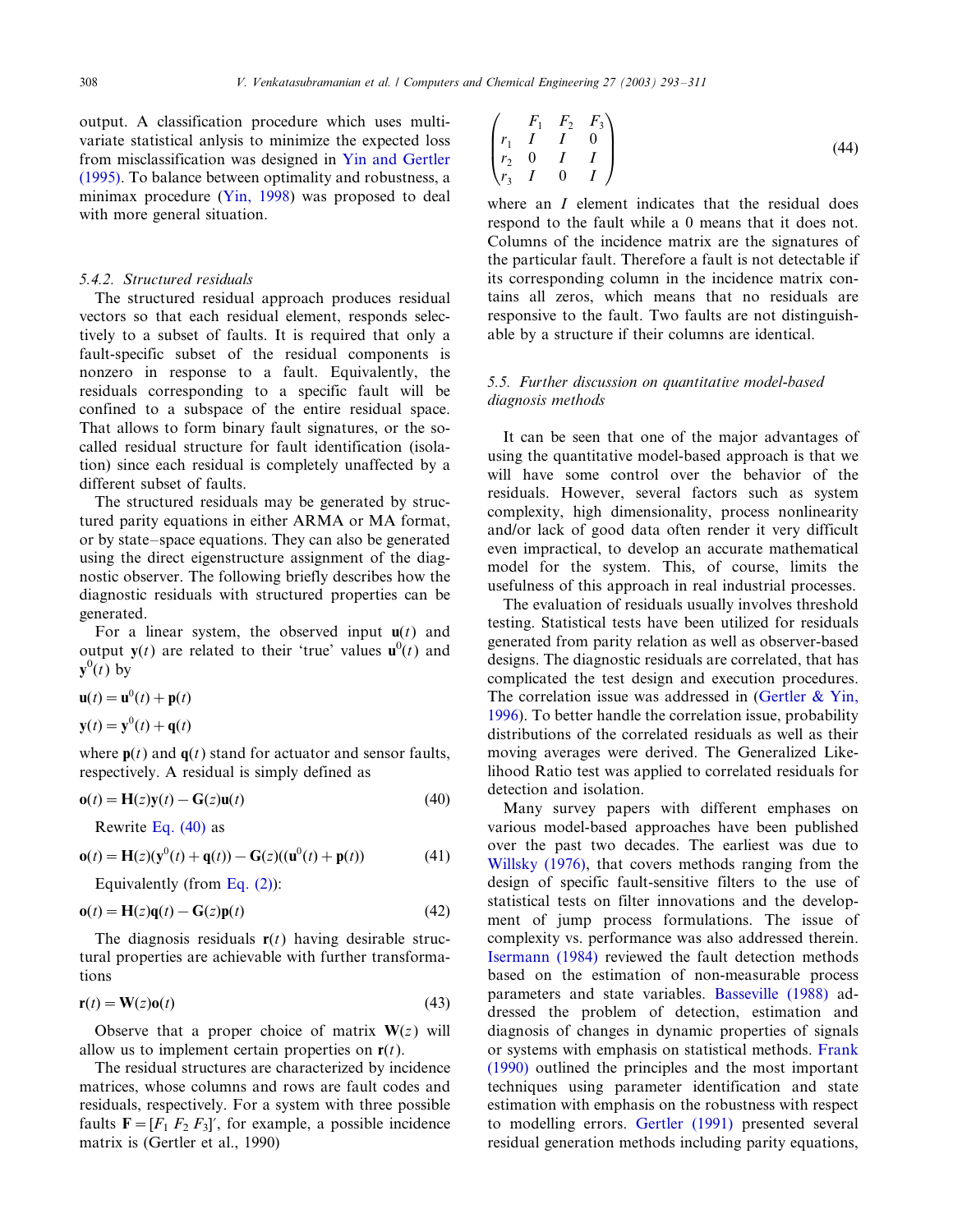residual generators. Frank et al. (2000), recently, have reviewed the state-of-the-art developments in modelbased fault diagnosis in technical processes. Among the books published in this area, the first one addressed the issue of fault detection and diagnosis in chemical industry and was written by Himmelblau (1978). The first multi-authored book on fault diagnosis in dynamic systems (Patton, Frank, & Clark, 1989), published in 1989, provided a wide coverage of various methods. Theory and application of detection of abrupt changes can be found in Basseville and Benveniste (1986) and Basseville and Nikiforov (1993). Recent books on fault detection and diagnosis have been written by Gertler (1998) and Chen and Patton (1999) and Russell, Chiang, and Braatz (2000). A number of other references can be found in the survey papers and books cited above.

Most of the work on model-based diagnostic systems has so far been concentrated in the aerospace, mechanical and electrical engineering literature. There has not been too much work on applications of observers for fault diagnosis in chemical engineering systems. However, the idea and use of state estimators is quite prevalent in the process control community (Soroush, 1998). This may be due to the fact that the objectives of state/parameter estimation techniques when used in process control are different from the objectives of fault diagnosis as pointed out by Watanabe and Himmelblau (1984). Further, the unavailability/complexity of high fidelity models and the essential nonlinear nature of these models for chemical processes render the design of diagnostic observers for chemical engineering systems quite difficult. Watanabe and Himmelblau (1982) looked at the detection of instrument faults in nonlinear time-varying processes that include uncertainties such as modelling error, parameter ambiguity and input/ output noise using state estimation filters. The same authors later (Watanabe and Himmelblau, 1983a,b) proposed a two-level strategy for fault detection and diagnosis. The first-level consists of estimation of the states of a nonlinear process by a linear state estimator (Luenberger observer). The second level consisted of fault parameter identification by using the estimated state vector from the first-level through a least squares procedure. This technique was applied to a chemical reactor and shown to be faster that EKF as well as yielding unbiased and precise estimates. Watanabe and Himmelblau (1984) used a linear reduced order state estimator and the EKF to reconstruct state variables and to identify the unknown deteriorating parameters in the same reactor. They show this to be more effective that using just the EKF on the same process model.

Gertler and Luo (1989) presented a design procedure to generate isolable parity equation models chosen from a multitude of suitable models on the basis of sensitivities with respect to different failures and robustness relative to uncertainties in selected parameters. They illustrated the application of the technique on a distillation column. The application of EKF-based FDI system for fault diagnosis in the Model IV FCCU case study involving DAEs was reported by Huang, Dash, Reklaitis, and Venkatasubramanian (2000). The application of three UIOs, one a linear, second an extended linear and the third a non-linear UIO on a CSTR case study is discussed in Dash, Kantharao, Rengaswamy, and Venkatasubramanian (2001). In their work, the performance of these three observers are evaluated through extensive simulation studies.

## 6. Conclusions

In this first part of the three part review paper, we have reviewed quantitative model based approaches to fault diagnosis. For the comparative evaluation of various fault diagnosis methods, we first proposed a set of desirable characteristics that one would like the diagnostic systems to possess. This can serve as a common set of criteria against which the different techniques may be evaluated and compared. Further, we provided a general framework for analyzing and understanding various diagnostic systems based on the transformations of the process data before final diagnosis is performed. For quantitative model based diagnosis methods, we discussed and reviewed various issues involved in the design of fault diagnosis systems using analytical models.

In terms of the transformations in measurement space, in quantitative model based approaches, the residual equations act as the feature space. As an example, if decoupled observers can be designed for a system, then the residuals act as features that are sensitive to only one fault at a time. Residual evaluation using threshold logic maps the feature space to class space. Transformation from the decision space to class space depends on the type of observer design. If the faults are all completely decoupled, then class space and decision space are the same. Such a view of quantitative model based approach decouples the task of observer generation from that of observer evaluation and disparate techniques can be used to solve these issues in observer design.

Quantitative model based approaches can be evaluated based on the ten desirable characteristics required of a diagnostic classifier. These address important issues, both theoretical and practical, such as how quickly the system detects a fault, can it diagnose the fault with minimum misclassification, its robustness to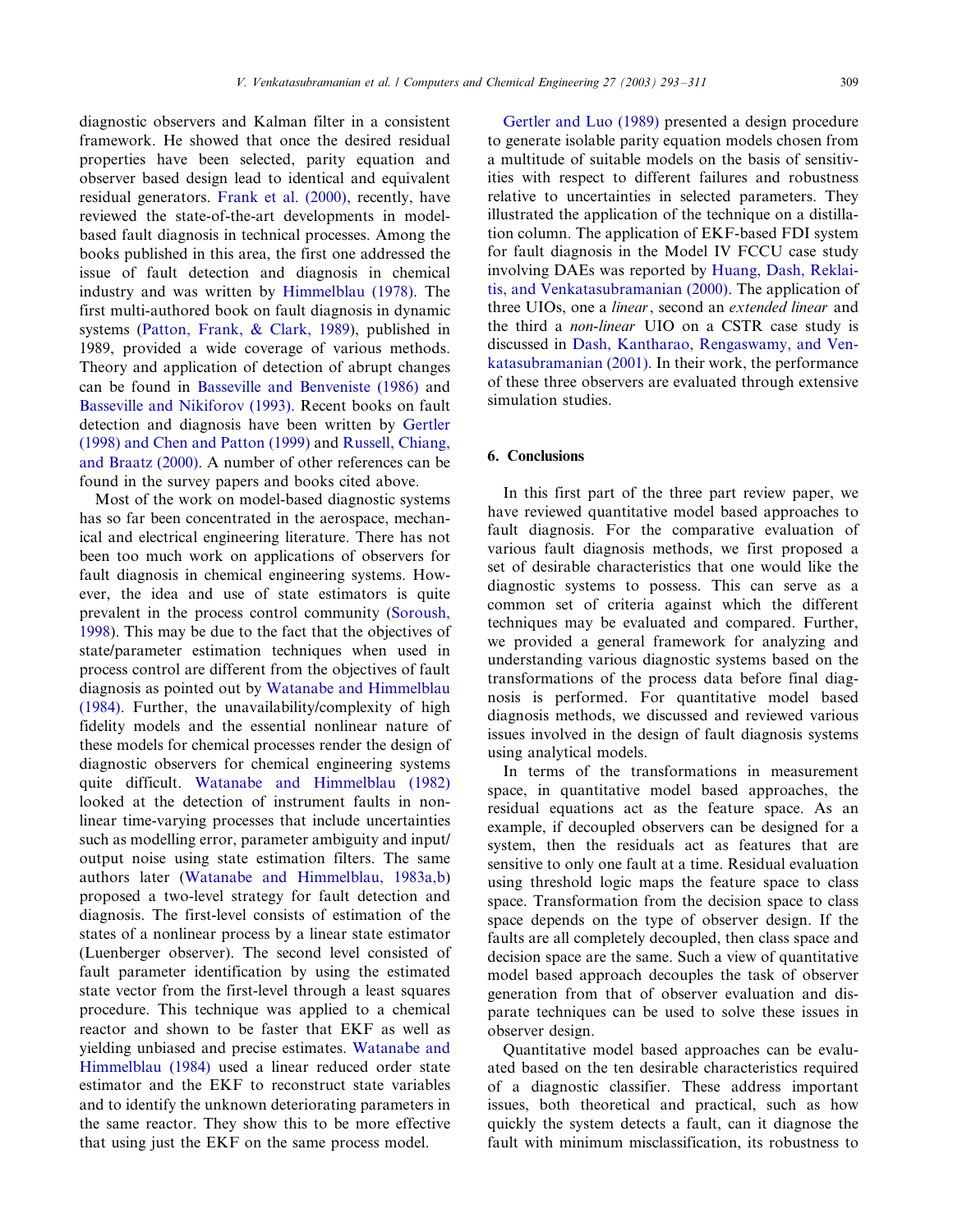noise and uncertainties, adaptability, explanation facility modelling effort, computational requirements and so on.

The type of models the analytical approaches can handle are limited to linear, and in some cases, to very specific nonlinear models. For a general nonlinear model, linear approximations can prove to be poor and hence the effectiveness of these methods might be greatly reduced. Another problem in this approach is the simplistic approximation of the disturbances that include modelling errors. In most cases, the disturbance matrix includes only additive uncertainty. However, in practice, severe modelling uncertainties occurring due to parameter drifts come in the form of multiplicative uncertainties. This is a general limitation of all the model-based approaches that have been developed so far. In addition to difficulties related to modelling they do not support an explanation facility owing to their procedural nature. Further, a priori estimation of classification errors can not also be provided using these methods. Another disadvantage with these methods is that if a fault is not specifically modelled (novelty identifiability), there is no guarantee that the residuals will be able to detect it. Adaptability of these approaches to varying process conditions has also not been considered. When a large-scale process is considered, the size of the bank of filters can be very large increasing the computational complexity, though, with the recent increase in computational power and the essential linear nature of these problems, this might not be a serious bottle-neck.

Given the extensive literature on quantitative model based methods, it is difficult to include all of them in a review. However, we believe that the papers and books cited in the review would serve the reader as good resources for entry and further study. In the remaining two parts of this series, we will review qualitative model based methods and process history based techniques and conclude with a comparison of all three groups of methods.

# References

- Almasy, G. A., & Sztano, T. (1975). Checking and correction of measurements on the basis of linear system model. Problems of Control and Information Theory 4, 57-69.
- Bailey, S. J. (1984). From desktop to plant floor, a CRT is the control operators window on the process. Control Engineering 31 (6), 86-90.
- Basseville, M. (1988). Detecting changes in signals and systems-a survey. Automatica 24 (3), 309-326.
- Basseville, M., & Benveniste, A. (1986). Detection of abrupt changes in signals and dynamic systems (Lecture Notes in Control and Information Sciences: 77). Berlin: Springer-Verlag.
- Basseville, M., & Nikiforov, I. V. (1993). Detection of abrupt changes-theory and application (Information and System Sciences Series). Prentice Hall.
- Ben-Haim, Y. (1980). An algorithm for failure location in a complex network. Nuclear Science and Engineering 75, 191-199.
- Ben-Haim, Y. (1983). Malfunction location in linear stochastic systems-application to nuclear power plants. Nuclear Science and Engineering 85, 156-166.
- Broen, R. B. (1974). A nonlinear voter-estimator for redundant systems. In Proceedings of IEEE conference on decision control (pp. 743-748), Phoenix, Arizona.
- Bureau of Labor Statistics (1998). Occupational injuries and illnesses in the united states by industry. Washington, DC: Government Printing Office.
- Chang, C. T., & Hwang, J. I. (1998). Simplification techniques for EKF computations in fault diagnosis - suboptimal gains. Chemical Engineering Science 53 (22), 3853-3862.
- Chen, J., & Patton, R. J. (1999). Robust model-based fault diagnosis for dynamic systems. Massachusetts: Kluwer Academic Publishers.
- Chow, E. Y., & Willsky, A. S. (1984). Analytical redundancy and the design of robust failure detection systems. IEEE Transactions on Automatic Control 29 (7), 603-614.
- Clark, R. N. (1979). The dedicated observer approach to instrument fault detection. In Proceedings of the 15th IEEE-CDC (pp. 237-241), Ford Lauderdale, FL.
- Dash, S., Kantharao, S., Rengaswamy, R., & Venkatasubramanian, V. (2001) Application and evaluation of a linear/restricted nonlinear observer to a nonlinear CSTR. In ESCAPE, pp. 853-858, Kolding, Denmark.
- Desai, M., & Ray, A. (1984). A fault detection and isolation methodology-theory and application. In Proceedings of American control conference (pp. 262-270) San Diego.
- Dingli, Y., Gomm, J. B., Shields, D. N., Williams, D., & Disdell, K (1995). Fault diagnosis for a gas-fired furnace using bilinear observer method. In Proceedings of the American control conference , Seattle, Washington.
- Fathi, Z., Ramirez, W. F., & Korbiez, J. (1993). Analytical and knowledge-based redundancy for fault diagnosis in process plants. AIChE J. 39, 42–56.
- Frank, P. M. (1990). Fault diagnosis in dynamic systems using analytical and knowledge-based redundancy-a survey and some new results. Automatica 26, 459-474.
- Frank, P. M. (1994). On-line fault detection in uncertain nonlinear systems using diagnostic observers: a survey. International Journal Systems Science 25 (12), 2129-2154.
- Frank, P. M., Ding, S. X., & Marcu, T. (2000). Model-based fault diagnosis in technical processes. Transactions of the Institution of Measurement and Control 22 (1), 57-101.
- Frank, P. M., & Wünnenberg, J. (1989). Robust fault diagnosis using unknown input observer schemes. In R. J. Patton, P. M. Frank & R. N. Clark (Eds.), Fault diagnosis in dynamic systems: theory and applications. NY: Prentice Hall.
- Fukunaga, K. (1972). Introduction to statistical pattern recognition . New York: Academic press.
- Gertler, J., (1991). Analytical redundancy methods in fault detection and isolation. In Proceedings of IFAC/IAMCS symposium on safe process (p. 91), Baden-Baden.
- Gertler, J., (1992). Analytical redundancy methods in fault detection and isolation-survey and synthesis. In IFAC symposium on online fault detection and supervision in the chemical process industries.
- Gertler, J. (1993). Residual generation in model-based fault diagnosis. Control-theory and advanced technology 9 (1), 259-285.
- Gertler, J. (1998). Fault detection and diagnosis in engineering systems. Marcel Dekker.
- Gertler, J., Costin, M., Fang, X., Kowalczuk, Z., Kunwer, M., & Monajemy, R. (1995). Model based diagnosis for automative engines - algorithm development and testing on a production vehicle. IEEE Transactions on Control Systems Technology 3, 61-69.